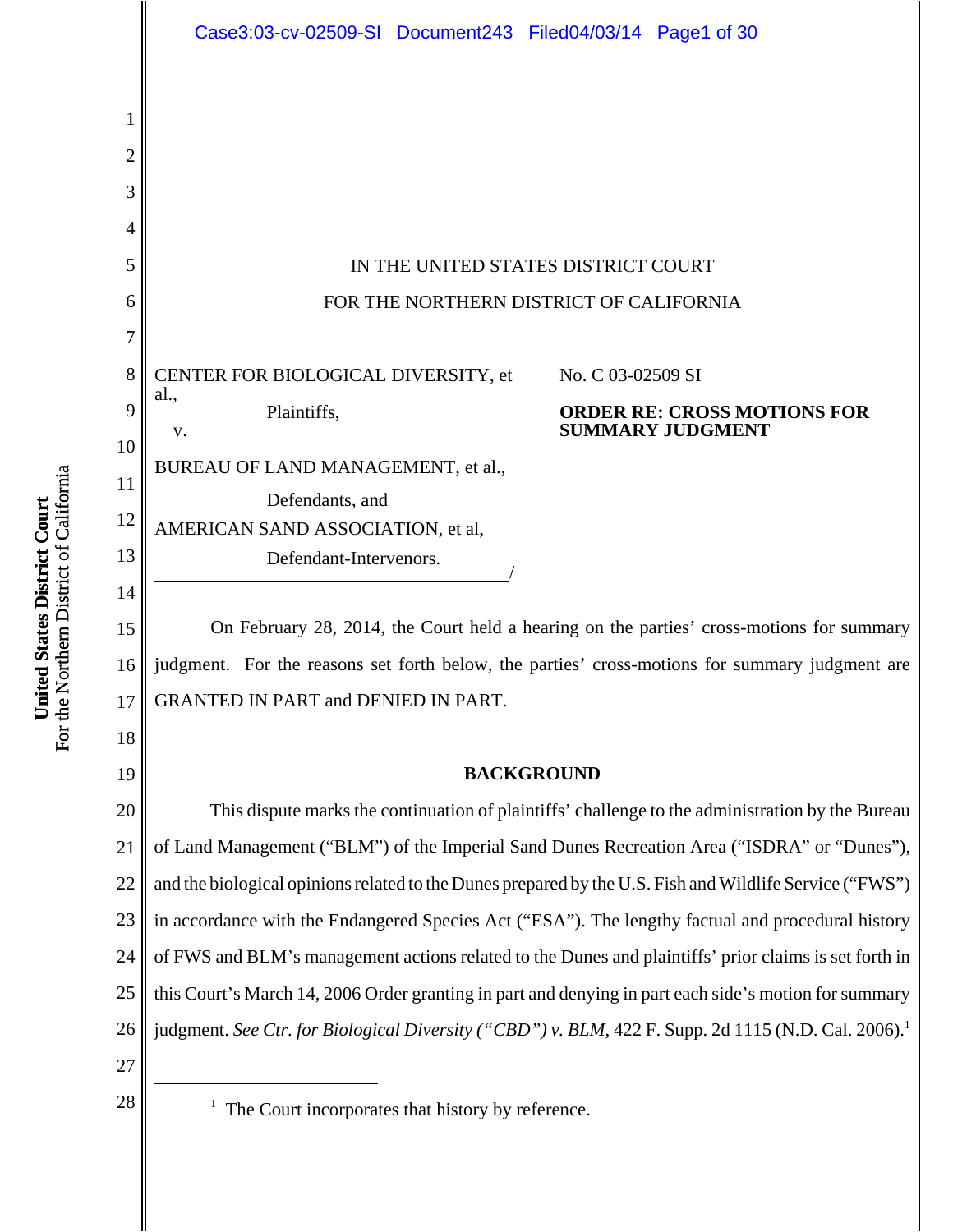### Case3:03-cv-02509-SI Document243 Filed04/03/14 Page2 of 30

1 2 3 4 5 6 7 8 9 In that decision, the Court held that FWS's 2005 biological opinion ("BiOp") for the 2003 ISDRA Recreation Area Management Plan (the "2003 RAMP") violated the Endangered Species Act in various respects with regard to two listed species, the Peirson's milk-vetch ("PMV") and the desert tortoise. *Id*. at 1121-22. The Court also held that FWS unlawfully excluded certain areas when it designated critical habitat for the PMV in 2004. *Id*. at 1122. Finally, the Court held that the BLM violated the National Environmental Policy Act by failing to consider interim off-highway vehicle ("OHV") closures<sup>2</sup> when it considered alternatives in the Environmental Impact Statement for the 2003 RAMP, and by failing to adequately examine the impact of the 2003 RAMP on endemic invertebrates. *Id*.

10 11 12 13 14 15 16 17 18 19 20 In response to the Court's 2006 opinion, in 2008 FWS issued a new critical habitat designation for the PMV. 73 Fed. Reg. 8748 (Feb. 14, 2008). Plaintiffs and other groups unsuccessfully challenged the new critical habitat designation. *See Maddalena v. FWS*, No. 3:08-cv-02292-H-AJB, 2010 WL 9915002 (S.D. Cal. Aug. 5, 2010). In June 2013, the BLM also issued a new Record of Decision adopting a new Recreation Area Management Plan (the "2013 RAMP") for the Dunes. Under the 2013 RAMP, the 26,000 acre North Algodones Dunes Wilderness remains closed to OHVs, as will an additional 9,261 acres of PMV critical habitat. The remainder of the Dunes – over 127,000 acres – will be opened to OHV use. Prior to issuing the Record of Decision, the BLM prepared a new Environmental Impact Statement (the "2013 EIS") analyzing the 2013 RAMP. Finally, after engaging in consultation pursuant to Section 7(a)(2) of the ESA, in November 2012, FWS issued a new BiOp concluding that implementing the 2013 RAMP is not likely to jeopardize the continued existence of the

22

21

23 24 25 26 27 28 <sup>2</sup> In March of 2000, the Center for Biological Diversity, the Sierra Club, and Public Employees for Environmental Responsibility filed a complaint alleging that the BLM was in violation of Section 7 of the ESA, 16 U.S.C. § 1536(a)(2), because it had failed to enter into formal consultation with the Service on the effects of the adoption of the CDCA Plan, as amended by the 1987 RAMP, on threatened and endangered species. *Center for Biological Diversity et al. v. BLM*, Case No. 00-0927 WHA-JCS (N.D. Cal.). Several groups of recreationists in the CDCA area were granted status as defendantintervenors, and the parties ultimately entered into a settlement that established interim actions to be taken to provide temporary protection for endangered and threatened species pending completion of consultation between BLM and the Service on the CDCA Plan. *See* ROD AR Sec.3 at 15997. Pursuant to the stipulations, BLM temporarily closed five areas in the ISDRA, totaling approximately 49,000 acres, to OHV and other recreational use to protect the Peirson's milk-vetch, and temporarily closed to camping a 25,600 acre area to protect the desert tortoise. *See* BO AR Doc. # 128. These closures were to remain in place until BLM signed the decision document implementing the new RAMP for the ISDRA.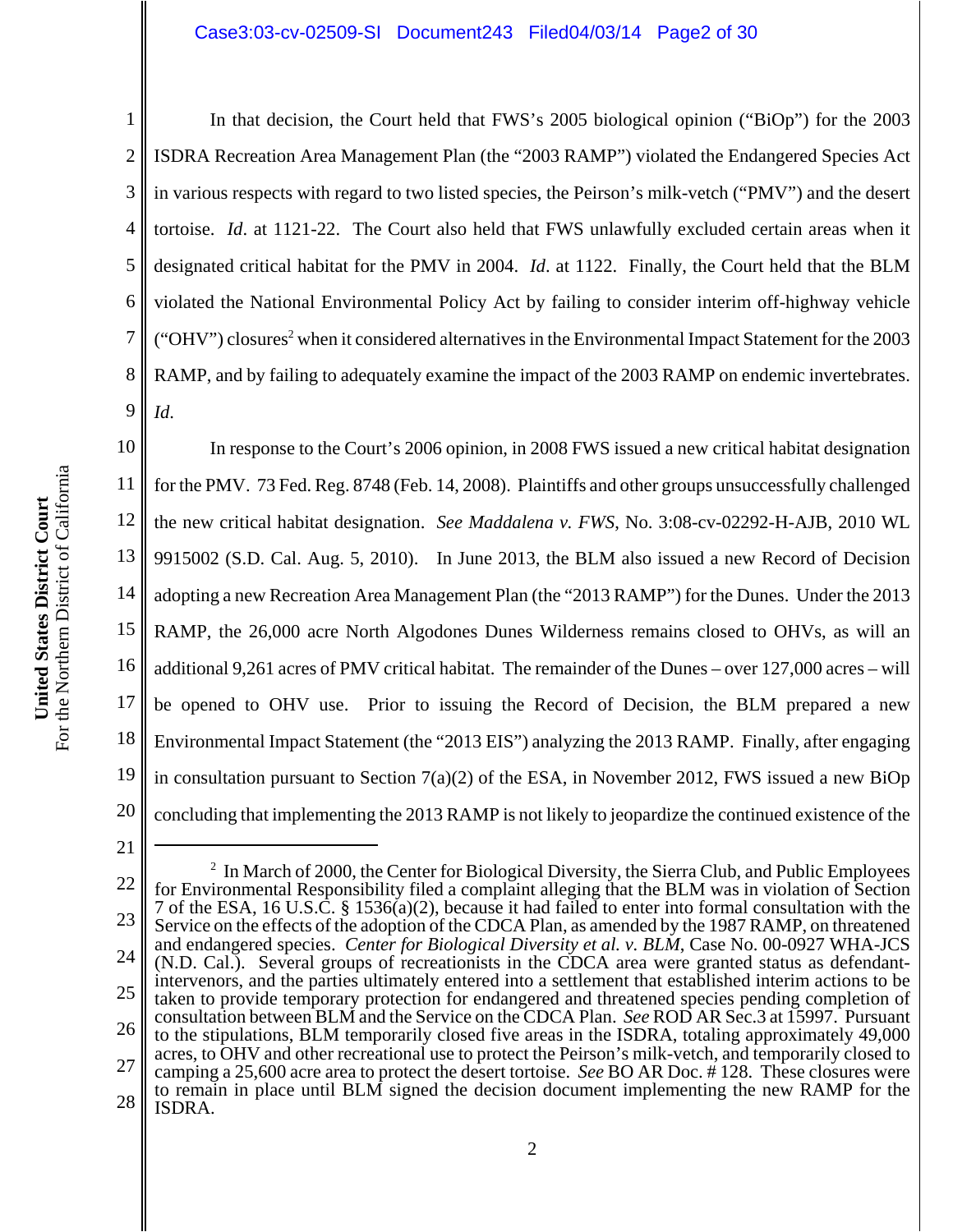1 PMV or the desert tortoise.

2 3 4 5 6 7 8 9 10 11 On September 16, 2013, plaintiffs filed a third amended complaint challenging the 2013 RAMP, the 2013 EIS and 2012 BiOp under the Endangered Species Act ("ESA"), 16 U.S.C. §§ 1531 *et seq.*, the National Environmental Policy Act ("NEPA"), 42 U.S.C. §§ 4321 *et seq.*, the Federal Land Policy and Management Act of 1976 ("FLPMA"), 43 U.S.C. §§ 1701-1785, and the Administrative Procedure Act ("APA"), 5 U.S.C. § 706 *et seq*.. Plaintiffs allege that: (1) the 2012 BiOp is deficient because it does not include an Incidental Take Statement for the PMV; (2) FWS has unreasonably delayed issuance of a recovery plan for the PMV under Section 4(f) of the Endangered Species Act.; (3) the 2013 EIS violates the National Environmental Policy Act ("NEPA") by failing to take a hard look at impacts on wilderness areas; and (4) BLM violated NEPA, FLPMA and the Clean Air Act by failing to properly evaluate the alleged impacts of the 2013 RAMP on air quality.<sup>3</sup>

12 13 14 15 16 17 18 Plaintiffs generally allege that the PMV is particularly threatened by OHV recreational use in the Dunes, and that the 2013 management plan for the Dunes does not contain sufficient safeguards to ensure against jeopardizing the continued existence of these species. Defendants are the Bureau of Land Management ("BLM"), which manages the ISDRA, and the U.S. Fish and Wildlife Service ("FWS" or "Service"), which consults with the BLM and is required to evaluate BLM actions that affect the Peirson's milk-vetch. Defendant-intervenors are a number of organizations representing OHV recreationists.

19 20

# **LEGAL STANDARD**

21 22 23 "Neither the ESA nor NEPA supply a separate standard for our review, so we review claims under these Acts under the standards of the APA." *San Luis & Delta-Mendota Water Authority v. Jewell*, <u>F.3d , 2014 WL 975130</u>, at \*9 (9th Cir. Mar. 13, 2014). Pursuant to Section 706 of the

<sup>25</sup> 26 27 28  $3$  The federal defendants and the intervenor defendants note that plaintiffs do not allege that the agencies have failed to correct any of the deficiencies identified by the Court in its 2006 summary judgment order, and they assert that all of the new claims are raised for the first time at this stage of the litigation and could have been raised before. While it is unclear whether the NEPA claims (such as the air quality claim) could have been raised before, it is true that the 2005 BiOp did not contain an ITS for the PMV, and plaintiffs did not previously contend that FWS was required to prepare an ITS for the PMV.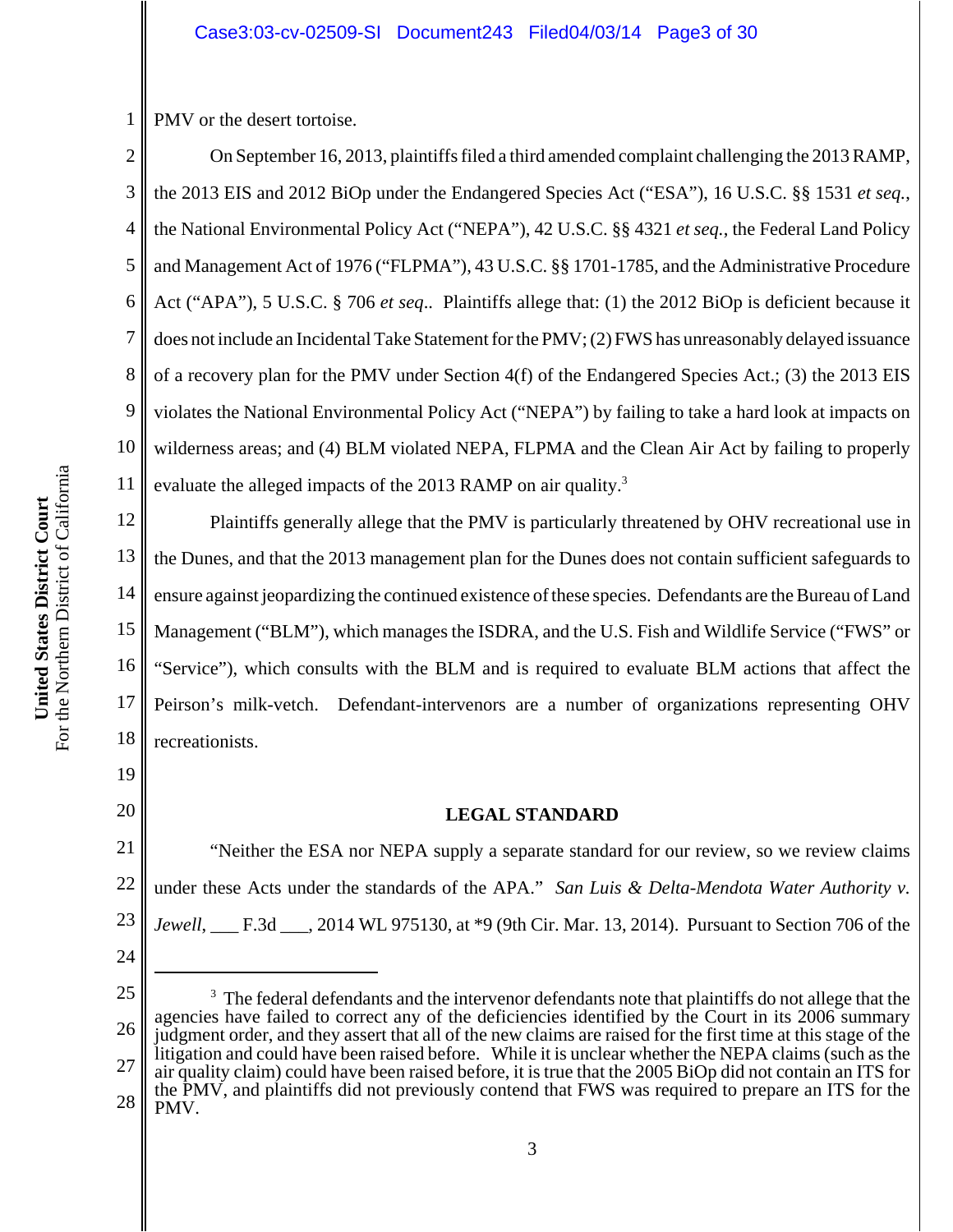1 2 3 4 5 6 7 8 9 10 11 Administrative Procedure Act ("APA"), 5 U.S.C. § 701 *et seq.*, the court "shall" set aside any agency decision that the Court finds is "arbitrary, capricious, an abuse of discretion, or otherwise not in accordance with law." 5 U.S.C. § 706(2)(A). The APA precludes a trial court reviewing an agency action from considering any evidence outside of the administrative record available to the agency at the time of the challenged decision. *See* 5 U.S.C. § 706(2)(E); *Florida Power & Light Co. v. Lorion*, 470 U.S. 729, 743-44 (1985); *Havasupai Tribe v. Robertson*, 943 F.2d 32, 34 (9th Cir. 1991). "Because this is a record review case, we may direct that summary judgment be granted to either party based upon our *de novo* review of the administrative record." *Oregon Natural Desert Ass'n v. Bureau of Land Management*, 625 F.3d 1092, 1108 (9th Cir. 2010); *Riddell v. Unum Life Ins. Co. of Am.*, 457 F.3d 861, 864 (8th Cir. 2006) (explaining that judgment on the administrative record "is a form of summary judgment").

12 13 14 15 16 17 18 19 20 21 22 23 24 25 26 27 The Court must determine whether the agency decision "was based on a consideration of the relevant factors and whether there has been a clear error of judgment." *Citizens to Preserve Overton Park v. Volpe*, 401 U.S. 402, 416 (1971), *abrogated on other grounds, Califano v. Sanders*, 430 U.S. 99 (1977). The Supreme Court has explained that an agency action is arbitrary and capricious if "the agency has relied on factors which Congress has not intended it to consider, entirely failed to consider an important aspect of the problem, offered an explanation for its decision that runs counter to the evidence before the agency, or is so implausible that it could not be ascribed to a difference in view or the product of agency expertise." *Motor Vehicles Mfrs. Ass'n v. State Farm Mut. Auto. Ins. Co.*, 463 U.S. 29, 43 (1983). "Although our inquiry must be thorough, the standard of review is highly deferential; the agency's decision is 'entitled to a presumption of regularity,' and we may not substitute our judgment for that of the agency." *San Luis & Delta-Mendota Water Authority*, \_\_\_ F.3d \_\_\_, 2014 WL 975130, at \*9 (internal citation omitted). "Where the agency has relied on 'relevant evidence [such that] a reasonable mind might accept as adequate to support a conclusion,' its decision is supported by 'substantial evidence.'" *Id*. (internal citation omitted). "Even "[i]f the evidence is susceptible of more than one rational interpretation, [the court] must uphold [the agency's] findings." *Id*. (internal citation omitted).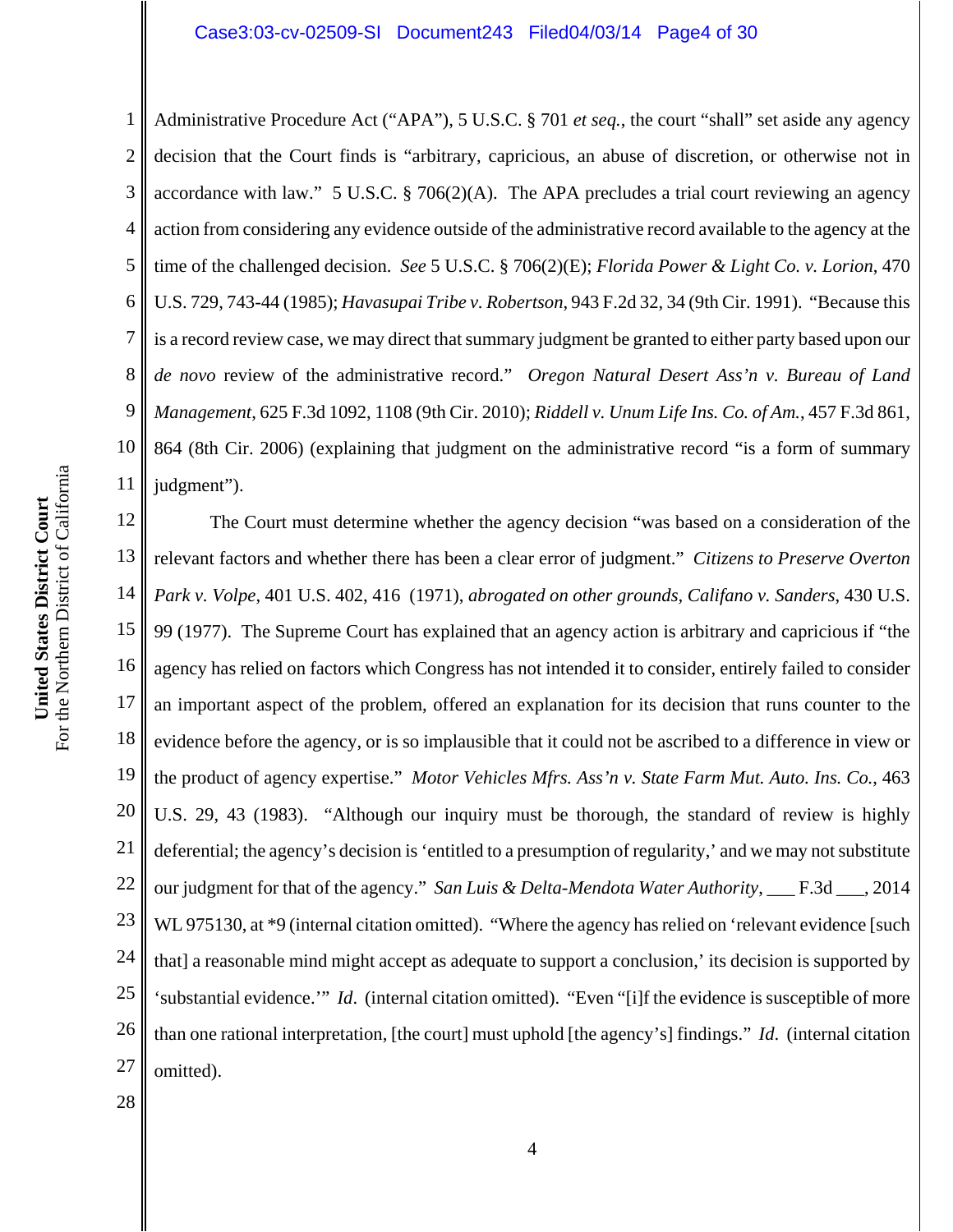### **DISCUSSION**

## **I. Endangered Species Act - Incidental Take Statement**

4 6 7 8 9 For any federal action that may affect a threatened or endangered species (or its habitat), Congress has required by statute that the agency contemplating the action (here the BLM) must consult pursuant to Section 7(a) of the ESA with the consulting agency (here the FWS) to "insure" that the federal action "is not likely to [1] jeopardize the continued existence of any endangered species or threatened species or [2] result in the destruction or adverse modification" of the designated critical habitat of such species. 16 U.S.C. § 1536(2). After the agencies engage in the consultation process, the consulting agency issues a BiOp.

10 Under Section 7(b)(4) of the ESA, "[t]he FWS must issue an Incidental Take Statement if the BiOp concludes no jeopardy to listed species or adverse modification of critical habitat will result from the proposed action, but the action is likely to result in incidental takings." *Oregon Natural Resources Council v. Allen*, 476 F.3d 1031, 1036 (9th Cir. 2007) (citing 16 U.S.C. § 1536(b)(4); 50 C.F.R. § 402.14(i); and *Ariz. Cattle Growers' Ass'n*, 273 F.3d 1229, 1242 (9th Cir. 2001)). "Both the BiOp and the Incidental Take Statement must be formulated by the FWS during the formal consultation process; indeed, the regulations specifically require the FWS to provide the Incidental Take Statement 'with the biological opinion.'" *Id*. (quoting 50 C.F.R. § 402.14(g), (i)(1)). Incidental take in compliance with the terms and conditions in the ITS "shall not be considered to be a prohibited taking of the species concerned." 16 U.S.C. § 1536(o)(2). Section 7 consultation must be reinitiated when the amount or extent of taking specified in the ITS is exceeded, as well as when new information reveals impacts of the action on listed species that were not previously considered or when the agency action is changed in a way that causes impacts on listed species that were not previously considered. *See* 50 C.F.R.  $§$  402.16(a)-(c).

(b) Opinion of Secretary

. . .

- 26 27
- 28

1

2

3

5

11 12 13 14 15 16 17 18 19 20 21 22 23 24 25 Section 7(b)(4) provides,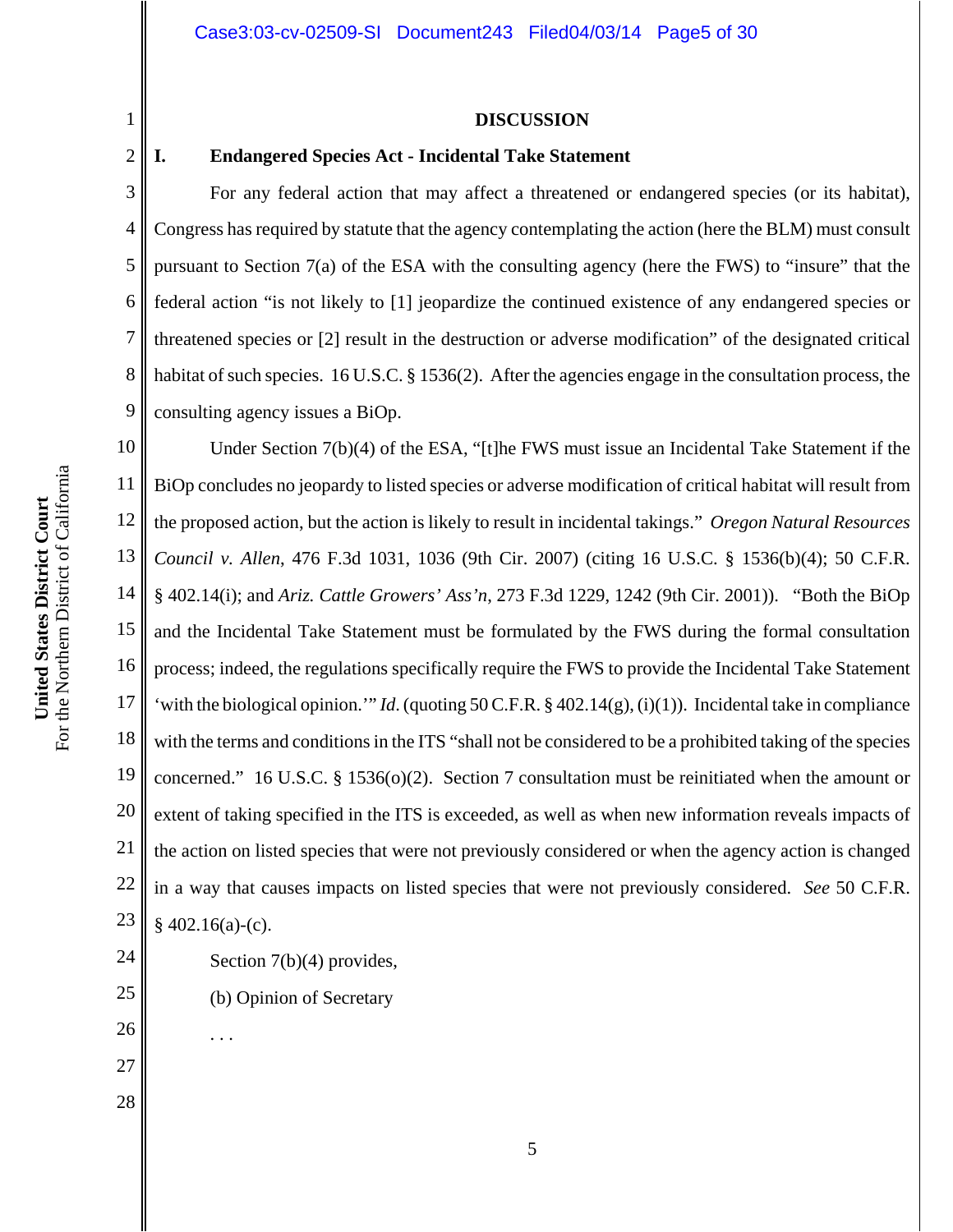# Case3:03-cv-02509-SI Document243 Filed04/03/14 Page6 of 30

For the Northern District of California For the Northern District of California United States District Court **United States District Court**

| 1<br>2          | (4) If after consultation under subsection (a)(2) <sup>4</sup> of this section, the Secretary concludes<br>$that-$                                                                                                                                                  |
|-----------------|---------------------------------------------------------------------------------------------------------------------------------------------------------------------------------------------------------------------------------------------------------------------|
| 3               | (A) the agency action will not violate such subsection, or offers reasonable and<br>prudent alternatives which the Secretary believes would not violate such subsection;                                                                                            |
| 4               | (B) the taking of an endangered species or a threatened species incidental to the<br>agency action will not violate such subsection; and                                                                                                                            |
| 5<br>6          | (C) if an endangered species or threatened species of a marine mammal is<br>involved, the taking is authorized pursuant to section $1371(a)(5)$ of this title;                                                                                                      |
| 7               | the Secretary shall provide the Federal agency and the applicant concerned, if any,<br>with a written statement that-                                                                                                                                               |
| 8<br>9          | (i) specifies the impact of such incidental taking on the species,                                                                                                                                                                                                  |
| 10              | (ii) specifies those reasonable and prudent measures that the Secretary<br>considers necessary or appropriate to minimize such impact,                                                                                                                              |
| 11<br>12        | (iii) in the case of marine mammals, specifies those measures that are<br>necessary to comply with section $1371(a)(5)$ of this title with regard to such taking,<br>and                                                                                            |
| 13<br>14        | (iv) sets forth the terms and conditions (including, but not limited to,<br>reporting requirements) that must be complied with by the Federal agency or applicant<br>$(i\tilde{f}$ any), or both, to implement the measures specified under clauses (ii) and (iii). |
| 15              | 16 U.S.C. § 1536(b)(4).                                                                                                                                                                                                                                             |
| 16              | The 2012 BiOp does not contain an ITS for the PMV. Plaintiffs contend that FWS was required                                                                                                                                                                         |
| 17              | to prepare an ITS for the PMV, while defendants contend that an ITS is only required for listed fish and                                                                                                                                                            |
| 18              | wildlife, not for listed plants. The parties' dispute involves the interplay of Sections 7 and 9 of the ESA.                                                                                                                                                        |
| 19 <sup>1</sup> | Section 9 of the ESA and its implementing regulations prohibit the "take" of "any endangered species                                                                                                                                                                |
| 20              | of fish or wildlife," and provides separate protections for endangered plants. See 16 U.S.C. §                                                                                                                                                                      |
| 21              | 1538(a)(1); 50 C.F.R. § 17.31. Section 9, titled "Prohibited Acts," states,                                                                                                                                                                                         |
| 22              | § 1538. Prohibited acts                                                                                                                                                                                                                                             |
| 23              |                                                                                                                                                                                                                                                                     |
| 24              | Section 7(a)(2) provides, "Each Federal agency shall, in consultation with and with the                                                                                                                                                                             |

<sup>24</sup> 25 26 27 28 assistance of the Secretary, insure that any action authorized, funded, or carried out by such agency (hereinafter in this section referred to as an "agency action") is not likely to jeopardize the continued existence of any endangered species or threatened species or result in the destruction or adverse modification of habitat of such species which is determined by the Secretary, after consultation as appropriate with affected States, to be critical, unless such agency has been granted an exemption for such action by the Committee pursuant to subsection (h) of this section. In fulfilling the requirements of this paragraph each agency shall use the best scientific and commercial data available." 16 U.S.C.  $§ 1536(a)(2).$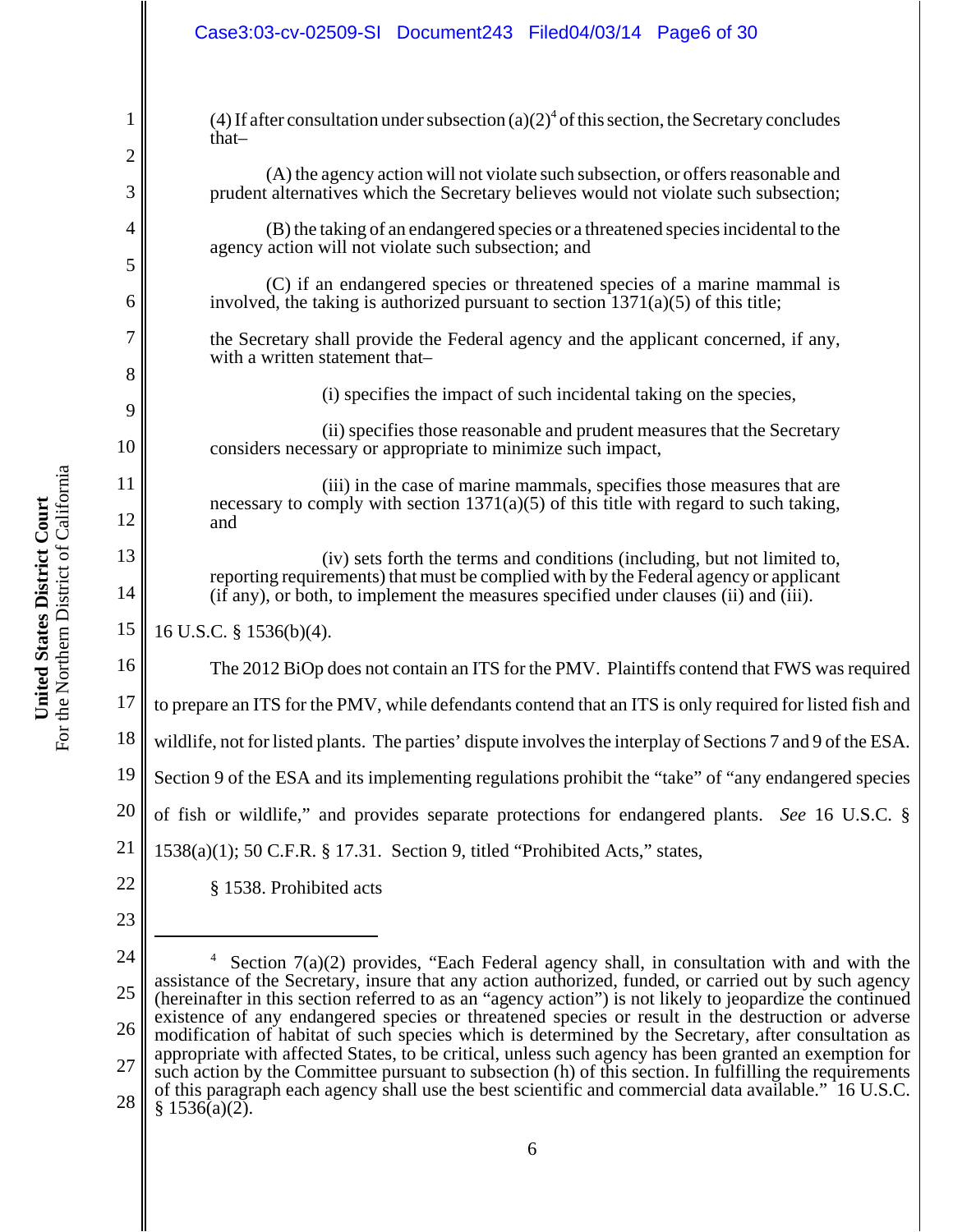(a) Generally

1

2

3

4

5

6

7

8

9

10

11

12

13

14

15

16

17

18

19

20

21

22

23

24

(1) Except as provided in sections 1535(g)(2) and 1539 of this title, *with respect to any endangered species of fish or wildlife* listed pursuant to section 1533 of this title it is unlawful for any person subject to the jurisdiction of the United States to--

(A) import any such species into, or export any such species from the United States;

(B) take any such species within the United States or the territorial sea of the United States;

(C) take any such species upon the high seas;

(D) possess, sell, deliver, carry, transport, or ship, by any means whatsoever, any such species taken in violation of subparagraphs  $(B)$  and  $(C)$ ;

(E) deliver, receive, carry, transport, or ship in interstate or foreign commerce, by any means whatsoever and in the course of a commercial activity, any such species;

(F) sell or offer for sale in interstate or foreign commerce any such species; or

(G) violate any regulation pertaining to such species or to any threatened species of fish or wildlife listed pursuant to section 1533 of this title and promulgated by the Secretary pursuant to authority provided by this chapter.

(2) Except as provided in sections 1535(g)(2) and 1539 of this title, *with respect to any endangered species of plants* listed pursuant to section 1533 of this title, it is unlawful for any person subject to the jurisdiction of the United States to--

(A) import any such species into, or export any such species from, the United States;

(B) remove and reduce to possession any such species from areas under Federal jurisdiction; maliciously damage or destroy any such species on any such area; or remove, cut, dig up, or damage or destroy any such species on any other area in knowing violation of any law or regulation of any State or in the course of any violation of a State criminal trespass law;

(C) deliver, receive, carry, transport, or ship in interstate or foreign commerce, by any means whatsoever and in the course of a commercial activity, any such species;

(D) sell or offer for sale in interstate or foreign commerce any such species; or

(E) violate any regulation pertaining to such species or to any threatened species of plants listed pursuant to section 1533 of this title and promulgated by the Secretary pursuant to authority provided by this chapter.

25 26 27  $16$  U.S.C. §  $1538(a)(1)-(2)$  (emphasis added). Thus, Section  $9(a)(1)$  prohibits the "take" of endangered fish or wildlife, while Section 9(a)(2) does not use the term "take," but contains a range of other protections for endangered plants. The ESA defines "take" as "to harass, harm, pursue, hunt, shoot,

28 wound, kill, trap, capture, or collect, or to attempt to engage in any such conduct." *Id*. § 1532(19).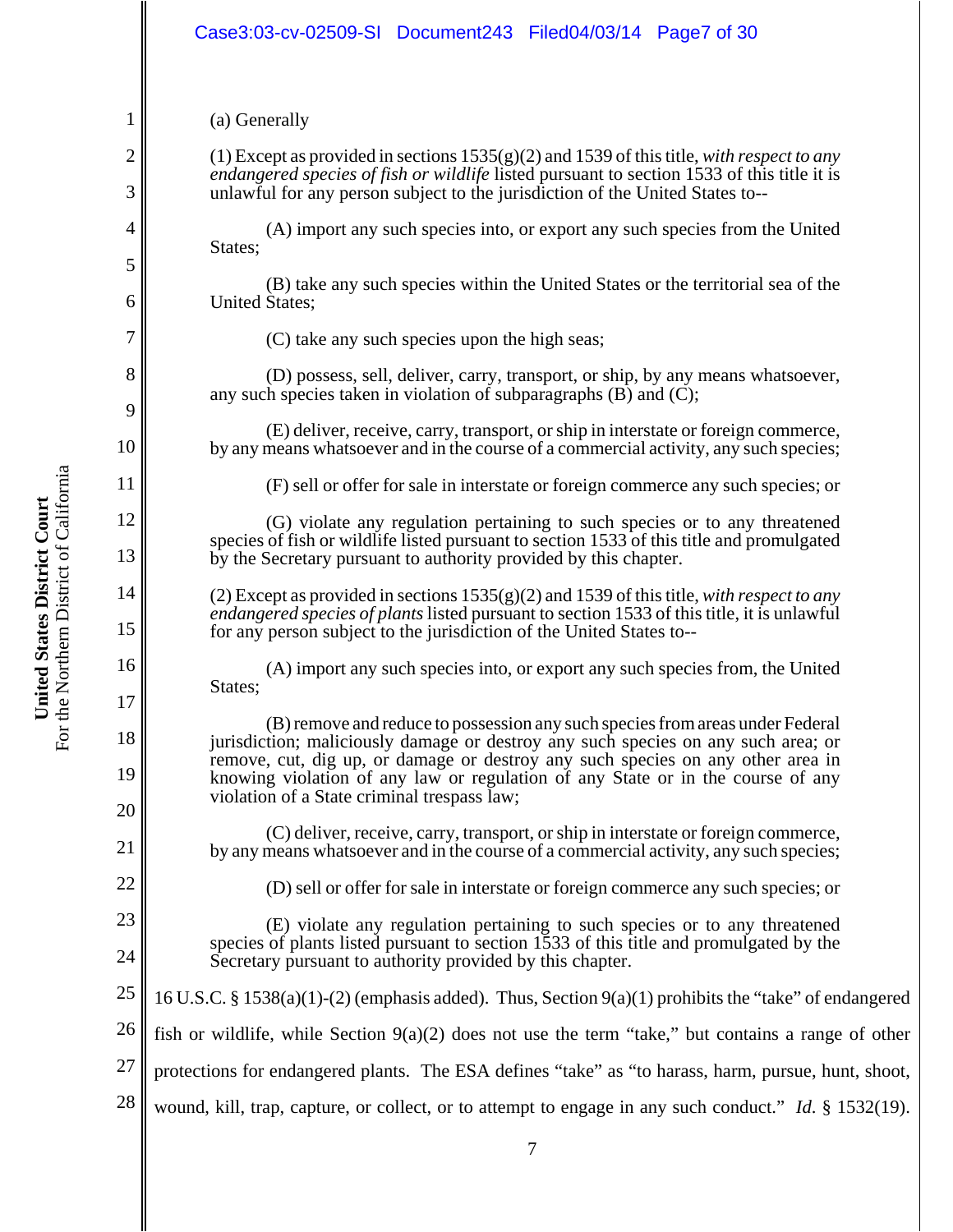2 3 Pursuant to Section 4(d) of the ESA, FWS may by regulation extend the Section  $9(a)(1)$  "take" prohibition to threatened fish or wildlife, and may extend the protections of Section 9(a)(2) to threatened plants. *Id.* § 1533(d).<sup>5</sup>

4 5 6 7 8 9 10 11 12 13 Plaintiffs argue that an ITS is required for plants because Section 7(b)(4) ties the ITS requirement to the conclusion of a consultation under Section 7(a)(2), and Section 7(a)(2) provides that consultation is required for federal actions affecting "any endangered species or threatened species," regardless of whether the species is plant or wildlife. 16 U.S.C. § 1536(a)(2). Plaintiffs emphasize the fact that Section  $7(b)(4)$  – the provision requiring the preparation of an ITS – also refers to "any endangered species or threatened species." Plaintiffs argue that "if an action triggers consultation on a listed plant under section  $7(a)(2)$ , nothing in the ESA's language suggests that the resulting BiOp need not contain an ITS." Docket No. 236 at 7-8. Plaintiffs argue that it is irrelevant that Section 9's prohibition of "take" only applies to wildlife because the plain language of Section 7 requires an ITS for "any endangered species or threatened species."

14 15 16 17 18 19 20 21 22 Plaintiffs also rely on *Center for Biological Diversity v. Salazar*, 695 F.3d 893 (9th Cir. 2012). In that case, the FWS prepared an ITS for the threatened polar bear, and the plaintiffs challenged the ITS as inadequate because it did not specify a numerical limit for permissible take. The FWS argued, *inter alia*, that it was not even required to prepare an ITS because when the FWS listed the polar bear as threatened, the FWS also issued a Section 4(d) rule that applied most of the Section 9 prohibitions to the polar bear, but not the prohibition on take. The Section 4(d) rule stated that "[n]othing in this special rule affects the issuance or contents of the biological opinions for polar bears or the issuance of an incidental take statement, although incidental take resulting from activities that occur outside of the current range of the polar bear is not subject to the taking prohibition of the ESA." *Id*. at 911 (quoting

23

1

24 25 26 27 28 <sup>5</sup> Section 4(d) of the ESA, titled "Protective Regulations" provides, "Whenever any species is listed as a threatened species pursuant to subsection (c) of this section, the Secretary shall issue such regulations as he deems necessary and advisable to provide for the conservation of such species. The Secretary may by regulation prohibit with respect to any threatened species any act prohibited under section  $1538(a)(1)$  of this title, in the case of fish or wildlife, or section  $1538(a)(2)$  of this title, in the case of plants, with respect to endangered species; except that with respect to the taking of resident species of fish or wildlife, such regulations shall apply in any State which has entered into a cooperative agreement pursuant to section 1535(c) of this title only to the extent that such regulations have also been adopted by such State." 16 U.S.C. § 1533(d).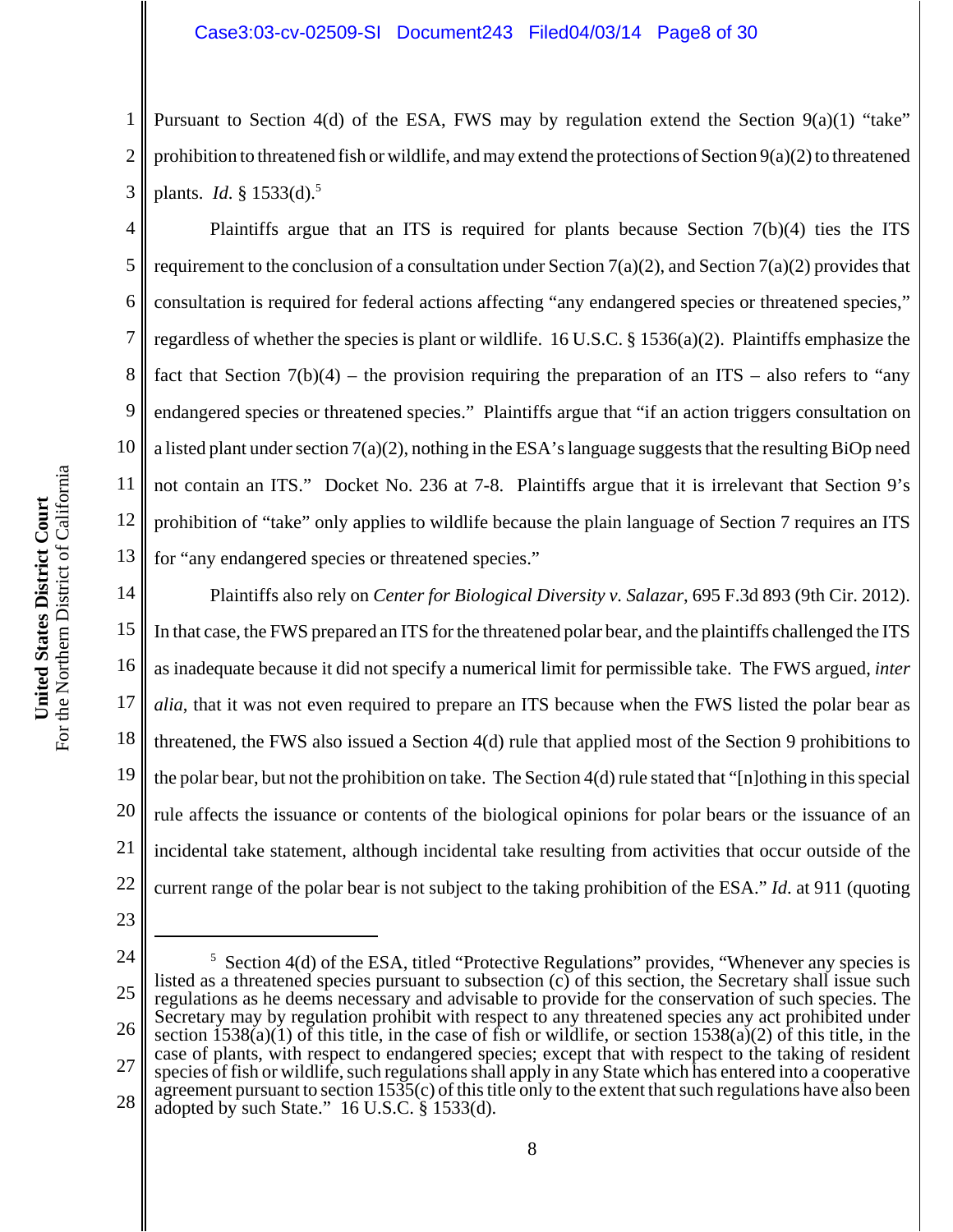1 2 3 4 5 6 7 8 9 10 73 Fed. Reg. 76,249, 76,252 (Dec. 16, 2008)). The Ninth Circuit rejected the FWS's argument that an ITS was not required, holding that "exemption from Section 9 take liability is irrelevant to the Service's Section 7 obligations to prepare a BiOp and ITS.... The ESA requires an ITS for 'the taking of an endangered species or a threatened species incidental to the agency action,' 16 U.S.C. § 1536(b)(4)(B) (emphasis added), not the prohibited taking." *Id*. at 910. The Ninth Circuit noted that "[t]he Association's argument fails to recognize that exemption from Section 9 take liability is not the sole purpose of the ITS. If the amount or extent of taking specified in the ITS is exceeded, reinitiation of formal consultation is required." *Id*. at 911 (internal quotations and citation omitted). Plaintiffs rely on this language to argue that FWS has an obligation to prepare an ITS for the PMV under Section 7 regardless of that fact that Section 9 take liability does not apply to listed plants.

11 12 13 14 15 16 17 18 19 20 21 22 Defendants assert – and plaintiffs do not deny – that no court has ever held that Section 7 requires an ITS for listed plants, and that the one court that has addressed this question held that an ITS is not required for listed plants. *See California Native Plant Society v. Norton*, No. 01CV1742 DMS (JMA), 2004 WL 1118537, at \*8 (S.D. Cal. Feb. 10, 2004).<sup>6</sup> Defendants argue that an ITS is not required under Section 7 of the ESA "because the Incidental Take Statement's primary function is to authorize the taking of animals incidental to the execution of a particular proposed action." *Oregon Natural Resources Council*, 476 F.3d at 1036. Defendants argue that because Section 9 only prohibits the take of listed fish or wildlife, there is no requirement under Section 7 to prepare an ITS for a listed plant. Defendants contend that plaintiffs' argument is also foreclosed by the Ninth Circuit's holding that "the definition of 'taking' in Sections 7 and 9 of the ESA are identical in meaning and application." *Arizona Cattle Growers' Ass'n v. U.S. Fish and Wildlife*, 273 F.3d 1229, 1237 (9th Cir. 2001). In that case, the Ninth Circuit held,

> The structure of the ESA and the legislative history clearly show Congress's intent to enact one standard for 'taking' within both Section 7(b)(4), governing the creation of Incidental Take Statements, and Section 9, imposing civil and criminal penalties for violation of the ESA. In 1982, Congress amended the ESA to include Section 7(b)(4) to resolve the conflict between Sections 7 and 9. *See* H.R.Rep. No. 97–567, at 15 (1982). As noted in the legislative reports, the

23

24

25

26

<sup>28</sup> 6 Plaintiffs argue that *California Native Plant Society* is unpersuasive because it predated the Ninth Circuit's decision in *Salazar*. The Court discusses *Salazar* infra.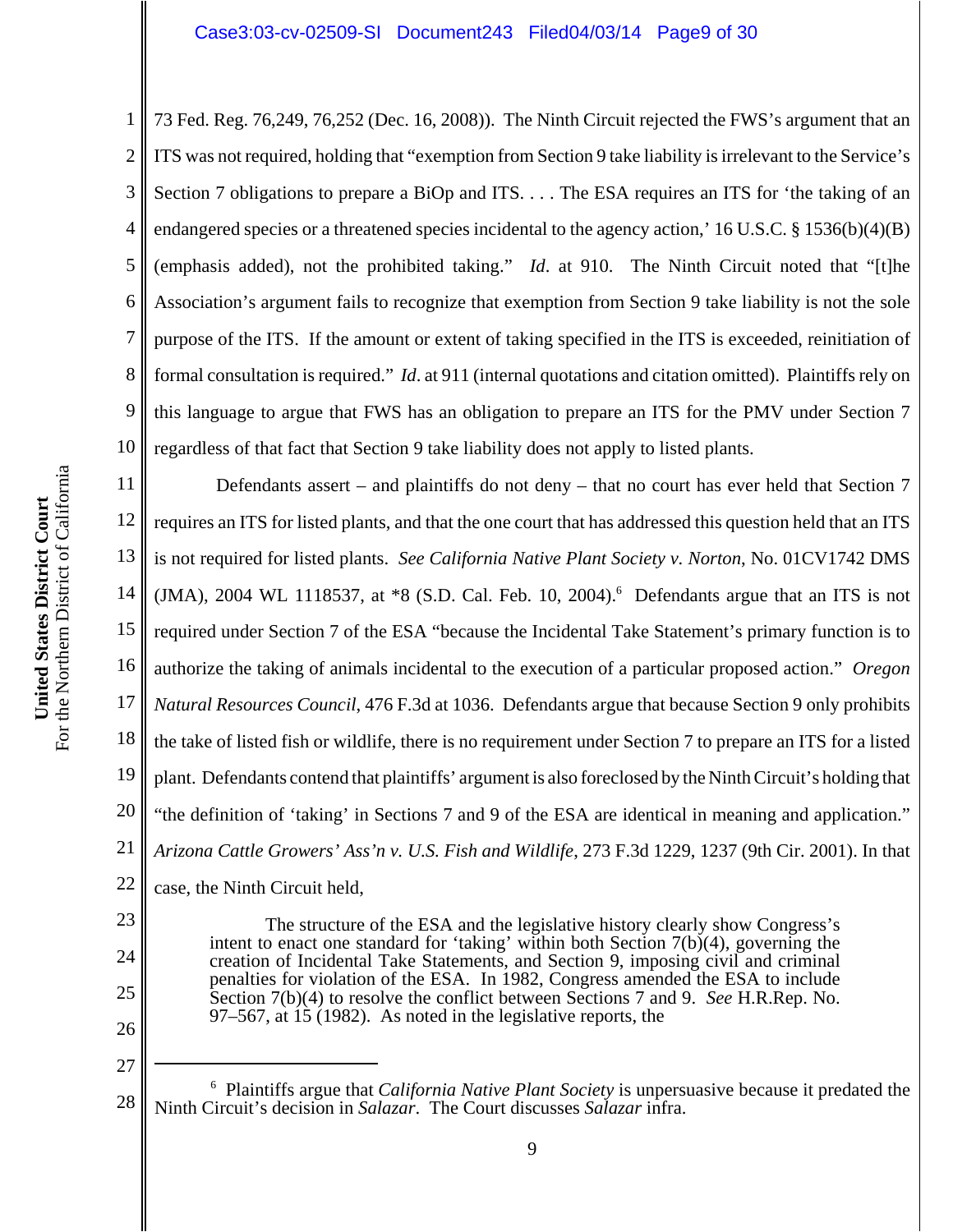## Case3:03-cv-02509-SI Document243 Filed04/03/14 Page10 of 30

purpose of Section 7(b)(4) and the amendment to Section 7(o) is to resolve the situation in which a Federal agency or a permit or license applicant has been advised that the proposed action will not violate Section  $7(a)(2)$  of the Act but the proposed action will result in the taking of some species incidental to that action—a clear violation of Section 9 of the Act which prohibits any taking of a species.

H.R.Rep. No. 97–567, at 26 (1982), reprinted in 1982 U.S.C.C.A.N. 2807, 2826. Absent an actual or prospective taking under Section 9, there is no "situation" that requires a Section 7 safe harbor provision.

*Id*. at 1239-40.

1

2

3

4

5

6

7

8

9

10

11

12

13

14

15

16

17

18

Defendants also rely on *Northern California River Watch v. Wilcox*, 547 F. Supp. 2d 1071 (N.D. Cal. 2008). In that case, Judge Breyer noted that "[S]ection 10 – allowing a private party to apply for an incidental take permit – applies only to fish and wildlife – there is no section 10 incidental take permit provision for endangered plants." *Id.* at 1075.<sup>7</sup> Defendants argue that Section 7's ITS provisions cannot be interpreted differently than those of Section 10 because the take provisions of Sections 7 and 10 were enacted at the same time to address the same issue: the situation where an action is nonjeopardizing but "remain[s] subject to the Section 9 prohibition against taking individual specimens of endangered or threatened species of fish or wildlife." H.R. Conf. Rep. 97-835 (1982), *reprinted in* 1982 U.S.C.C.A.N. 2860, 2868. Defendants assert that the ESA does not prohibit "incidental" harm to listed plants that could require incidental take authorization under Sections 7 or 10, and instead that the limited prohibitions for listed plants in Section 9(a)(2) require malicious or deliberate conduct.

19 20 21 22 23 24 25 Defendants also note that the FWS has always defined "incidental take" as "take of *listed fish or wildlife species* that results from, but is not the purpose of, carrying out an otherwise lawful activity." *Endangered Species Consultation Handbook: Procedures for Conducting Consultation and Conference Activities Under Section 7 of the Endangered Species Act*, at xv (1998) ("*ESA Handbook*") (emphasis added), available at http://www.fws.gov/endangered/esa-library/. Defendants contend that the agency's interpretation is rational, consistent with the statute, and entitled to deference under *Chevron U.S.A., Inc. v. Natural Resources Defense Council, Inc*., 467 U.S. 837, 842 (1984).

26

The *Chevron* inquiry requires a two-step analysis. At step one, the Court asks "whether

<sup>27</sup> 28  $<sup>7</sup>$  In that case, the question was whether "areas under Federal jurisdiction" in ESA Section</sup>  $9(a)(2)(B)$  encompassed wetlands adjacent to navigable waterways and were therefore subject to the requirements of the Clean Water Act.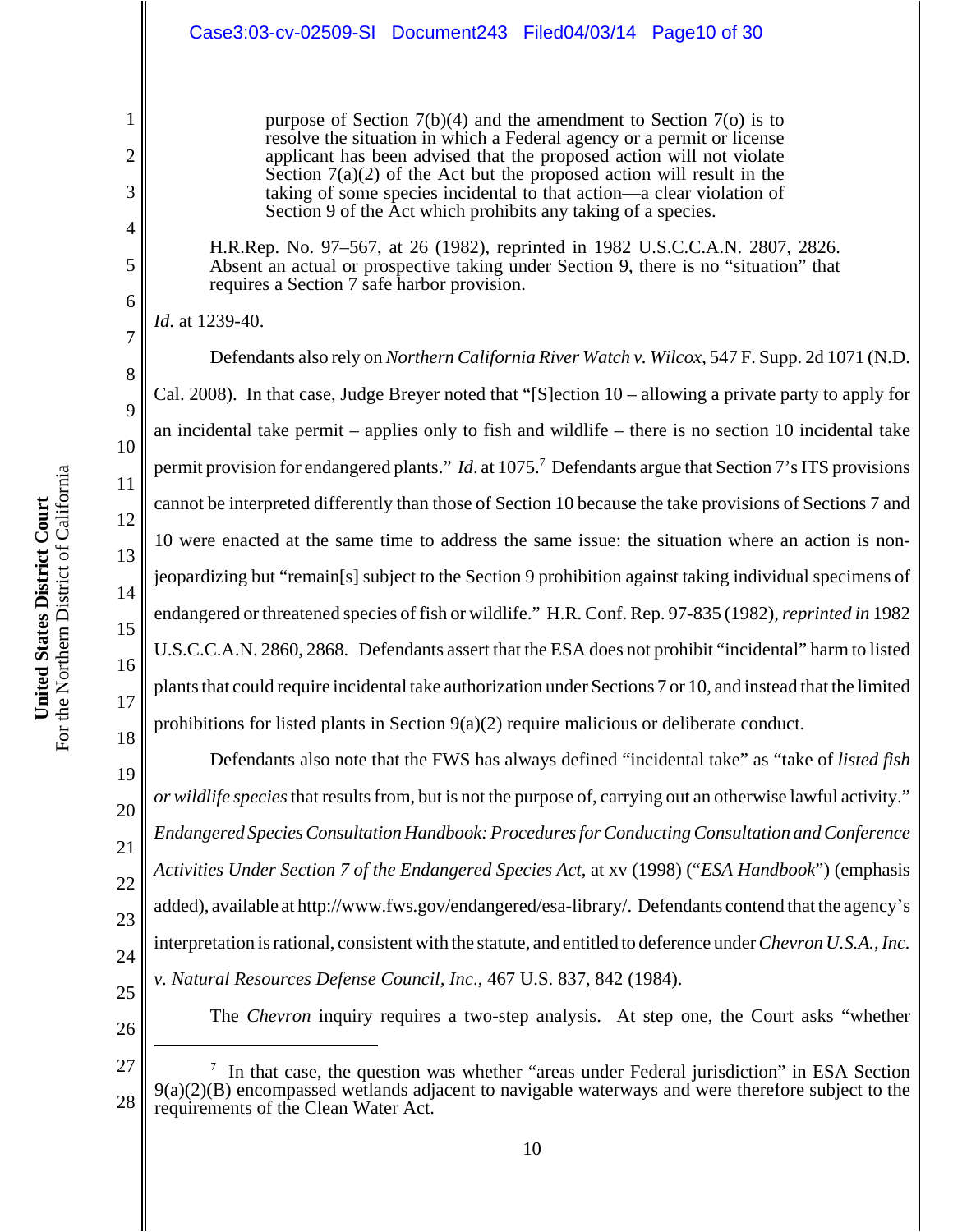### Case3:03-cv-02509-SI Document243 Filed04/03/14 Page11 of 30

Congress has directly spoken to the precise question at issue." *Id*. "If the intent of Congress is clear, that is the end of the matter; [and we] . . . must give effect to the unambiguously expressed intent of Congress." *Id*. at 842-43. "[I]nquiry into congressional intent encompasses both statutory language and legislative history." *Edwards v. McMahon*, 834 F.2d 796, 799 (9th Cir. 1987) (citation omitted). "If, however, the statute is silent or ambiguous, prior to step two, we must decide how much weight to accord an agency's interpretation." *McMaster v. U.S.*, 731 F.3d 881, 889 (9th Cir. 2013) (internal quotation marks and citations omitted). "If we determine that *Chevron* deference applies, then we move to step two, where we will defer to the agency's interpretation if it is 'based on a permissible construction of the statute.'" *Id*. (quoting *Chevron*, 467 U.S. at 843).

10 11 12 13 14 15 16 17 18 19 20 21 22 23 The Court concludes under the first step of the *Chevron* inquiry that the statutory language and the legislative history demonstrate that the Section 7 requirement to prepare an ITS does not apply to listed plants. Section 9(a)(1) prohibits the take of endangered "fish and wildlife," and not of plants, while Section 9(a)(2) provides a variety of protections to endangered plants and does not protect against incidental take. As defendants note, the Section  $9(a)(2)$  prohibitions for plants require deliberate or malicious conduct, whereas "incidental" take can occur without such intent. An ITS "must specify whether any 'incidental taking' of protected species will occur, specifically 'any taking otherwise prohibited, if such taking is incidental to, and not the purpose of, the carrying out of an otherwise lawful activity.'" *Ariz. Cattle Growers' Ass'n*, 273 F.3d at 1239 (quoting 16 U.S.C. § 1536(b)(4) and 50 C.F.R. § 17.3) (emphasis added).<sup>8</sup> The only taking "otherwise prohibited" is take of listed "fish or wildlife." 16 U.S.C.  $\S$  1538(a)(1). Thus, while an ITS serves as a regulatory trigger for reinitiating Section 7 consultation, 50 C.F.R. § 402.16, *Ariz. Cattle Growers*, 273 F.3d at 1249, an ITS is only required in the first instance when the proposed action is likely to take listed fish or wildlife. "A plain reading of the statute reveals that the Act prohibits the 'take' of fish or wildlife, but not the 'take' of

24

1

2

3

4

5

6

7

8

<sup>25</sup> 26 27 28 8 This Court recognizes that there is arguably tension between *Salazar* and *Arizona Cattle Growers*, and that plaintiffs' argument finds support in some of the broad language in *Salazar*. However, in *Salazar* the Ninth Circuit was not addressing the question of whether an ITS is required for listed plants, but rather whether FWS was required to prepare an ITS for the polar bear where a Section  $4(d)$  regulation provided that "[n]othing in this special rule affects the issuance or contents of the biological opinions for polar bears or the issuance of an [ITS]." *Salazar*, 695 F.3d at 911. The Court finds that *Salazar* is distinguishable on these grounds and that *Salazar* does not compel the result plaintiffs seek.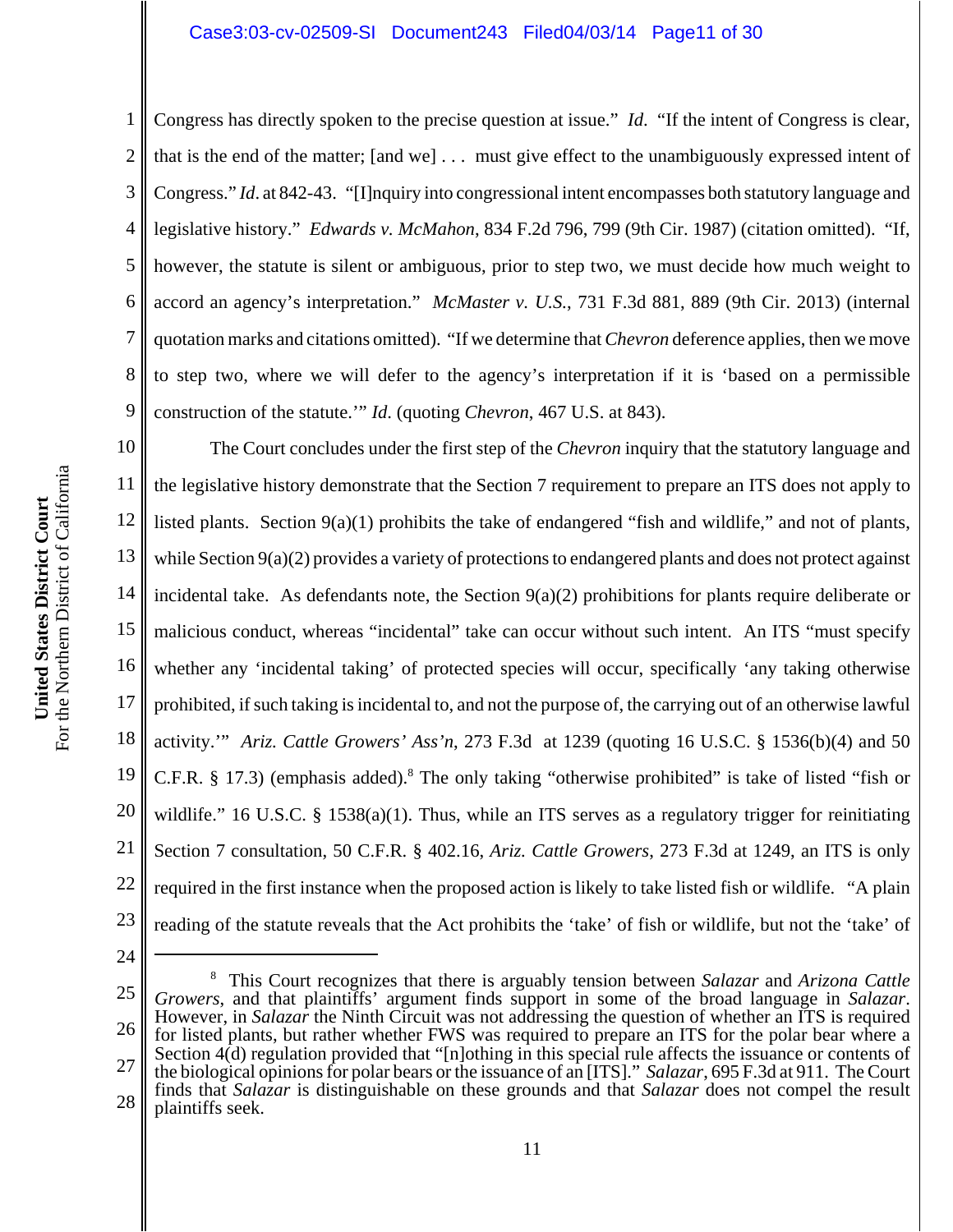## Case3:03-cv-02509-SI Document243 Filed04/03/14 Page12 of 30

3 plant species. . . . In the absence of a prohibition on the 'take' of plant species, . . . such take cannot occur, and no incidental take statement is needed." *California Native Plant Society*, 2004 WL 1118537, at \*8 (internal quotation marks and citations omitted).

Plaintiffs emphasize the fact that the statutory definition of "take" does not distinguish between wildlife and plants. *See* 16 U.S.C. § 1532(19). However, as defendants note, the "take" definition was part of the ESA when it was originally enacted in 1973, prior to the 1982 amendments adding the incidental take provisions of Sections 7 and 10. *See* P.L. 93-205 § 3(14), 87 Stat. 884 (Dec. 28, 1973). Thus, "take" was defined in the original enactment of the ESA to explain the meaning of "take" in Section 9(a), which only applies to fish and wildlife.

10 11 12 13 14 15 16 Interpreting Section 7 as requiring an ITS for fish and wildlife but not plants is also consistent with the take provision in Section 10, which only applies to listed animals. It is a "fundamental canon of statutory construction that the words of a statute must be read in their context and with a view to their place in the overall statutory scheme." *Davis v. Mich. Dep't of Treasury*, 489 U.S. 803, 809 (1989). "A court must therefore interpret the statute as a symmetrical and coherent regulatory scheme and fit, if possible, all parts into an harmonious whole." *Food & Drug Admin. v. Brown & Williamson Tobacco Corp*., 529 U.S. 120, 133 (2000) (citations omitted).

17 18 19 In addition, the legislative history of the 1982 amendments makes clear that Section 7's incidental take provisions do not apply to listed plants because plants are not subject to take under Section 9:

> Under the existing provisions of the Act, Federal agencies that receive favorable biological opinions which conclude that the agency action would not violate section  $7(a)(2)$  remain subject to the section 9 prohibition against take of individual specimens of endangered species of fish or wildlife.…

[The bill] would address this problem by amending section 7(b) of the Act to require the Secretary, in cases where he has concluded that the agency action would not violate section  $\vec{7}(a)(2)$ , to provide a written statement specifying (1) the extent of take incidental to the agency action that would not violate section  $7(a)(2)$ ; and (2) those reasonable and prudent measures that must be followed to minimize such takings. If a Federal or private action that is in compliance with the measures specified to minimize takings results in the taking of specimens of a species that was the subject of the biological opinion, such action will not be considered a "taking" for purposes of section 9 of the Act. Actions that are not in compliance with the specified measures, however, remain subject to the prohibition against takings that is contained in section 9.

1

2

4

5

6

7

8

9

20

21

22

23

24

25

26

27

28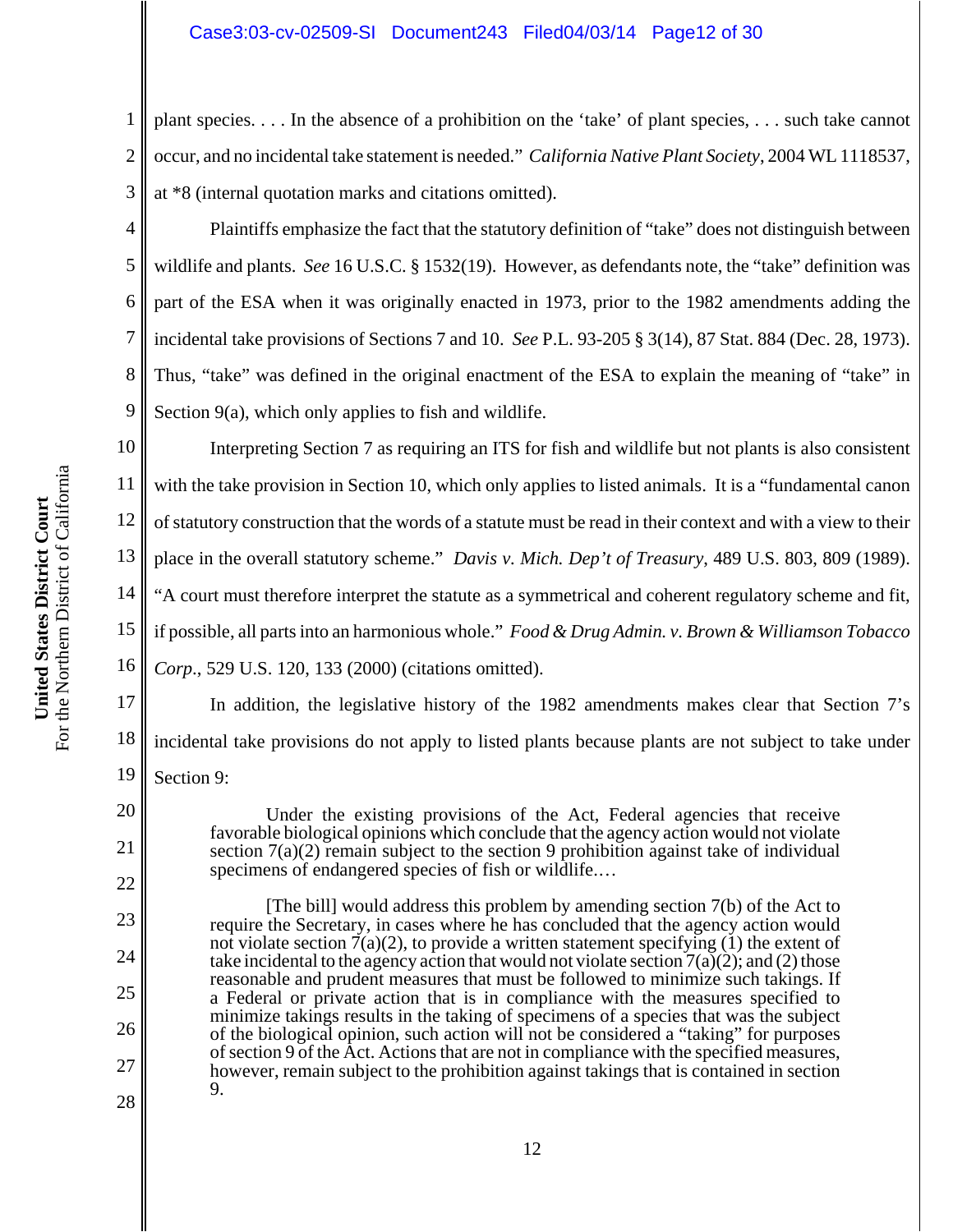1 S. Rep. No. 97-418 (1982) (Docket No. 232-1 at 20-21).

Accordingly, the Court concludes that FWS was not required to prepare an ITS for the PMV, and GRANTS summary judgment in favor of defendants on this issue.

4 5

2

3

# **II. Endangered Species Act – Recovery Plan**

6 7 8 9 10 11 12 13 14 15 16 17 18 19 20 21 22 23 Plaintiffs bring a claim under the Endangered Species Act challenging FWS's failure to prepare a final recovery plan for the PMV. Section 4 of the ESA provides that "[t]he Secretary shall develop and implement plans (hereinafter in this subsection referred to as 'recovery plans') for the conservation and survival of endangered species and threatened species listed pursuant to this section, unless he finds that such a plan will not promote the conservation of the species." 16 U.S.C. § 1533(f). "The recovery plan, once prepared, provides [a] 'basic road map to recovery, i.e., the process that stops or reverses the decline of a species and neutralizes threats to its existence.'" *Ctr. for Biological Diversity v. Kempthorne*, 607 F. Supp. 2d 1078, 1088 (D. Ariz. 2009) (quoting *Defenders of Wildlife v. Babbitt*, 130 F. Supp. 2d 121, 131 (D.D.C. 2001)). "A recovery plan must contain three essential elements: (1) a description of site specific management actions that may be necessary to recover the species; (2) objective and measurable criteria which, when met, would result in a determination that the species be removed from the list; and (3) estimates of the time and cost required to carry out those measures needed to recover the species and to achieve intermediate steps towards that goal." *Ctr. for Biological Diversity*, 607 F. Supp. 2d at 1087-88 (citing 16 U.S.C. § 1533(f)(1)(B)(i)-(iii)). While the ESA imposes specific deadlines for certain actions, *see, e.g.*, 16 U.S.C. § 1533(b)(3), (5)-(6), it prescribes no deadline for completing a recovery plan, *id*. § 1533(f). The FWS listed the Peirson's milk-vetch in 1998, but has yet to issue a recovery plan. 63 Fed. Reg. 53,596 (Oct. 6, 1998). Plaintiffs contend that the agency's delay in issuing a recovery plan is unreasonable and requires judicial intervention.

24 25 26 27 28 As an initial matter, the federal defendants and defendant-intervenors argue that FWS does not have a duty to issue a recovery plan and thus that the Court cannot grant the relief that plaintiffs seek. Defendants argue that FWS does not have a duty to issue a recovery plan because Section 1533(f) states that the Secretary "shall develop and implement [recovery plans] . . . , *unless* he finds that such a plan will not promote the conservation of the species." 16 U.S.C. § 1533(f) (emphasis added). Defendants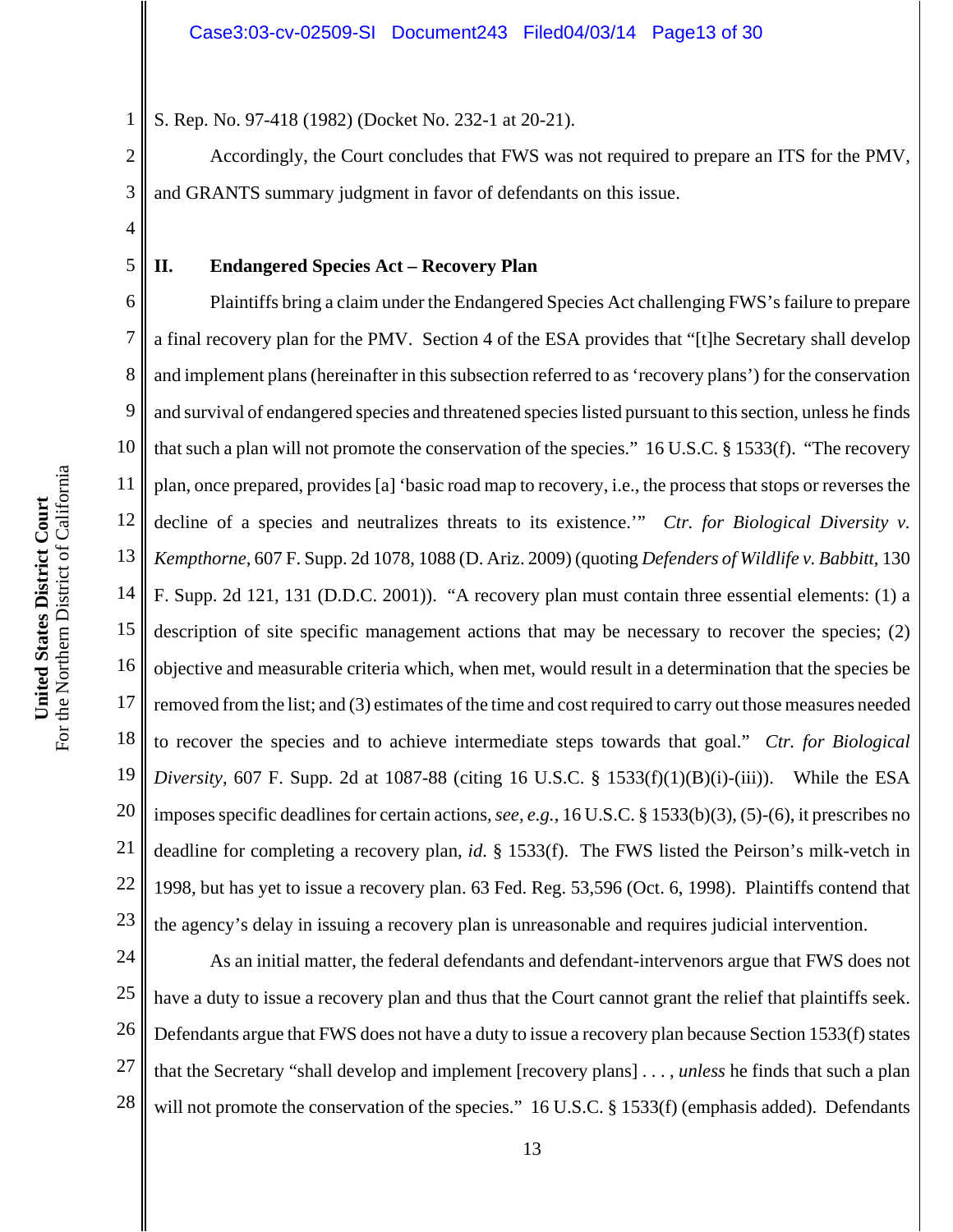# Case3:03-cv-02509-SI Document243 Filed04/03/14 Page14 of 30

1 2 3 argue that this language vests FWS with discretion to either prepare a recovery plan or determine that a recovery plan will not promote conservation of the species, and thus that this Court cannot require FWS to prepare a recovery plan.<sup>9</sup>

4 5 6 7 8 9 10 11 12 13 14 As support, defendants cite cases interpreting the APA and holding that courts may not review an agency's failure to make a completely discretionary decision. *See S. Utah Wilderness Alliance v. Norton*, 542 U.S. 55, 64 (2004) (claim under APA "can proceed only where a plaintiff asserts that an agency failed to take a discrete agency action that it is required to take."); *Drakes Bay Oyster Co. v. Salazar*, 921 F. Supp. 2d 972, 988 (N.D. Cal. 2013) (holding there was no judicial review over agency's discretionary decision to deny permit), *aff'd \_\_\_* F.3d \_\_\_, 2014 WL 114699 (9th Cir. Jan. 14, 2014). However, plaintiffs bring their claim directly under the ESA, not the APA. The ESA authorizes citizen suits to challenge "a failure of [FWS] to perform any act or duty under section 4 [of the ESA] which is not discretionary." 16 U.S.C. § 1540(g)(1)(C); *Wash. Toxics Coalition v. EPA*, 413 F.3d 1024, 1034 (9th Cir. 2005) ("suits to compel agencies to comply with the substantive provisions of the ESA arise under the ESA citizen suit provision, and not the APA").

15 16 17 Defendants do not cite any cases interpreting Section 1533(f) as conferring discretionary authority on the FWS to issue a recovery plan in the absence of a determination that a recovery plan will not promote the conservation of the species.<sup>10</sup> In *Bennett v. Spear*, 520 U.S. 154 (1997), the Supreme

19 20

<sup>&</sup>lt;sup>9</sup> As discussed *infra*, FWS has prepared a draft recovery plan and anticipates that it can complete the recovery plan by July 31, 2019.

<sup>21</sup> 22 23 24 25 10 Intervenor defendants cite *National Wildlife Federation v. National Park Service*, 669 F. Supp. 384 (D. Wyo. 1987), and *Conservation Northwest v. Kempthorne*, No. C04-1331-JCC, 2007 WL 1847143 (W.D. Wash. 2007). In both cases, the FWS had prepared recovery plans for the grizzly bear, and the plaintiffs brought suit challenging the agency's delay in implementing those plans. In *National Wildlife Foundation*, the court held that "the Secretary is required to develop a recovery plan only insofar as he reasonably believes that it would promote conservation," and concluded that "[t]his Court will not attempt to second guess the Secretary's motives for not following the recovery plan." *National Wildlife Federation*, 669 F. Supp. at 388-89. In *Conservation Northwest*, the court found that the "discretionary nature of the time line of implementation of recovery plans" divested the court of jurisdiction to review the claim of unreasonable delay. *Conservation Northwest*, 2007 WL 1847143, at \*4.

<sup>26</sup> 27 28 The Court finds that these cases are factually distinguishable in that they involve the implementation of recovery plans, and not the failure to prepare a recovery plan. To the extent that either case holds more broadly that the Secretary has the discretion not to prepare a recovery plan without also finding that a recovery plan will not promote the conservation of a species, this Court disagrees with that interpretation of Section 1533(f).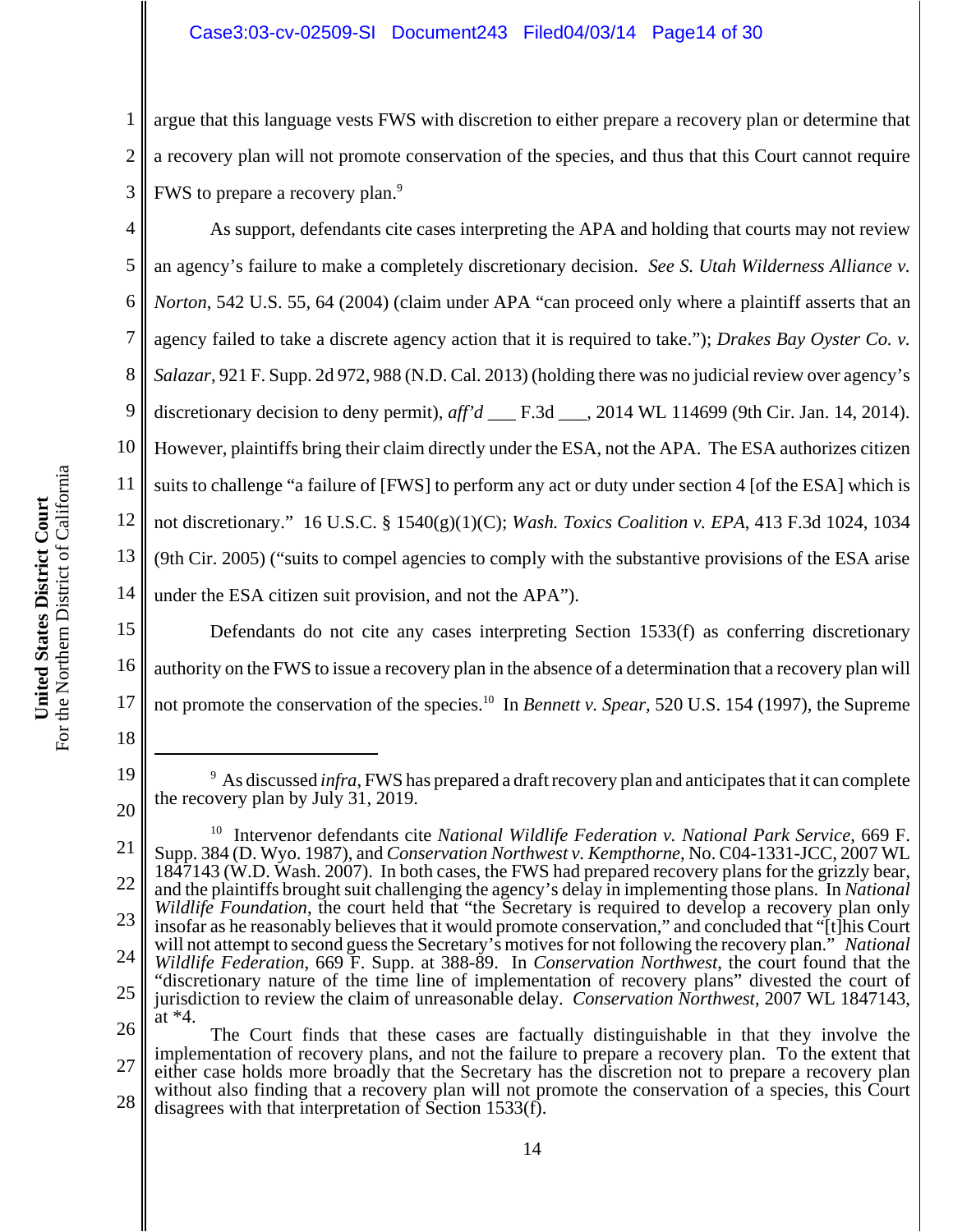## Case3:03-cv-02509-SI Document243 Filed04/03/14 Page15 of 30

1 2 3 4 5 Court analyzed a similar provision in the ESA directing that "[t]he Secretary shall designate critical habitat . . . . [and] [t]he Secretary may exclude any area from critical habitat if he determines that the benefits of such exclusion outweigh the benefits of specifying such area as part of the critical habitat  $\ldots$ ." 16 U.S.C. § 1533(b)(2). The Court held that "the terms of § 1533(b)(2) are plainly those of obligation rather than discretion." *Bennett*, 520 U.S. at 172. The Court further explained,

It is true that this is followed by the statement that, except where extinction of the species is at issue, "[t]he Secretary *may* exclude any area from critical habitat if he determines that the benefits of such exclusion outweigh the benefits of specifying such area as part of the critical habitat." However, the fact that the Secretary's ultimate decision is reviewable only for abuse of discretion does not alter the categorical requirement that, in arriving at his decision, he "tak[e] into consideration the economic impact, and any other relevant impact," and use "the best scientific data available." It is rudimentary administrative law that discretion as to the substance of the ultimate decision does not confer discretion to ignore the required procedures of decisionmaking. Since it is the omission of these required procedures that petitioners complain of, their § 1533 claim is reviewable under § 154 $\tilde{O}(g)(1)(C)$ .

*Id.* (internal citations omitted) (emphasis in original).

As with the provision at issue in *Bennett*, Section 1533(f) states that the Secretary "shall" develop a recovery plan, and the Court finds that the terms of this section are "those of obligation rather than discretion." *Id*. The Court finds that Section 1533(f) requires FWS to either issue a recovery plan or determine that a recovery plan will not promote the conservation of the species, and does not permit the FWS the discretion to do neither. *See Brower v. Evans*, 257 F.3d 1058, 1067 n.10 (9th Cir. 2001) ("'Shall' means shall."); *see also United States v. Monsanto*, 491 U.S. 600, 607 (1989) (by using "shall" "Congress could not have chosen stronger words to express its intent that forfeiture be mandatory."). Defendants do not assert that FWS has determined that a recovery plan will not promote conservation of the PMV, and to the contrary, the evidence in the record shows that FWS has not made such a determination. Thus, the Court agrees with plaintiffs that, absent an express determination that a recovery plan will not promote conservation, FWS is required to issue a recovery plan for the PMV.

Because the ESA "contains no internal standard of review," the Ninth Circuit has held that the standards provided under Section 706 of the APA govern in ESA cases. *W. Watersheds Project v. Kraayenbrink*, 632 F.3d 472, 496 (9th Cir. 2011). Section 706 of the APA requires that a court "shall . . . compel agency action unlawfully withheld or unreasonably delayed." 5 U.S.C. § 706(1); *see also*

6

7

8

9

10

11

12

13

14

15

16

17

18

19

20

21

22

23

24

25

26

27

28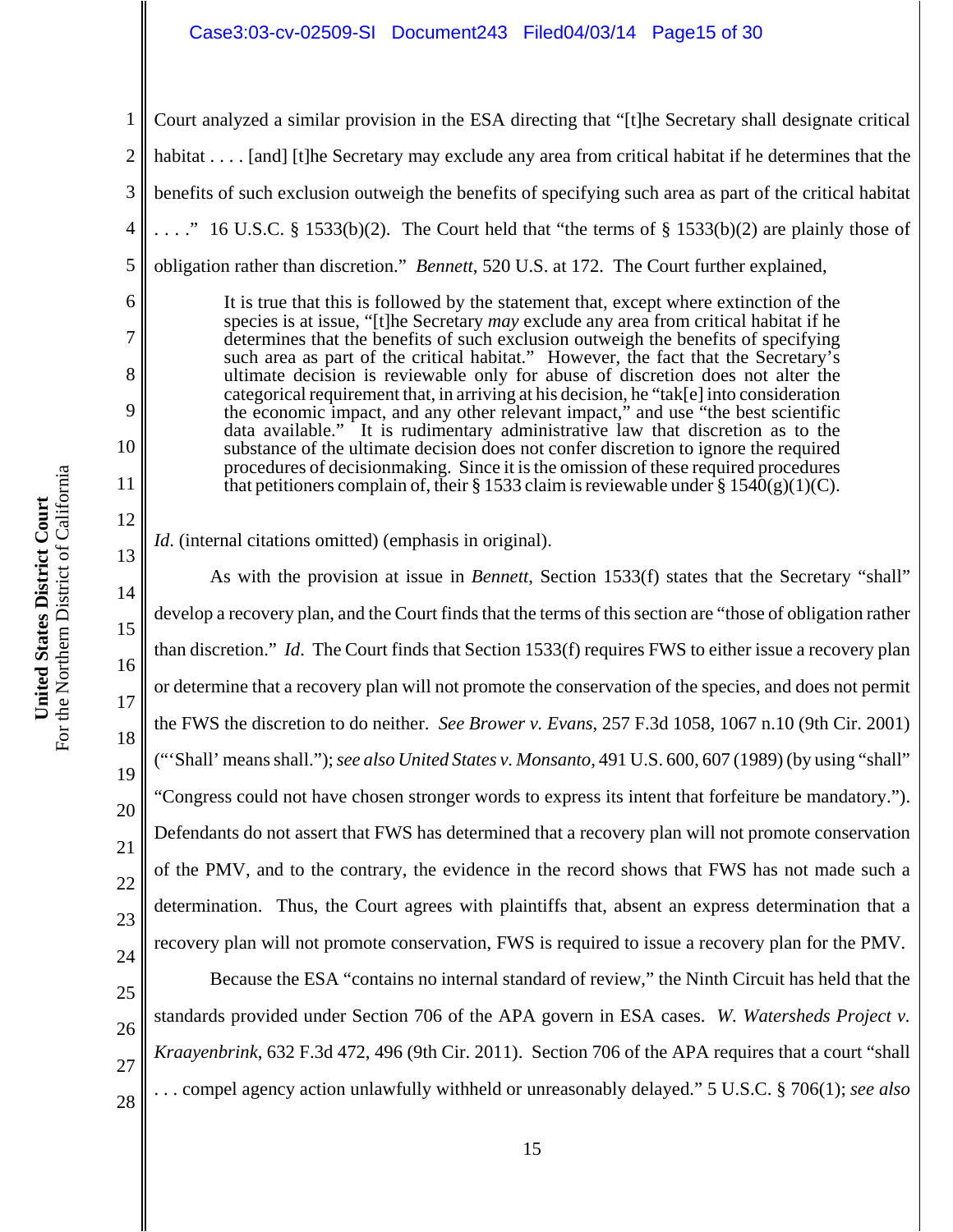1 2 3 4 5 6 7 *id.* § 555(b) (agency must "conclude a matter presented to it . . . within a reasonable time"). Pursuant to Section 706, "even though agency action may be subject to no explicit time limit, a court may compel an agency to act within a reasonable time." *Houseton v. Nimmo*, 670 F.2d 1375, 1377 (9th Cir. 1982); *Forest Guardians v. Babbitt*, 174 F.3d 1178, 1186 (10th Cir. 1998) (in ESA case, finding "if an agency has no concrete [statutory] deadline ... and instead is governed only by general timing provisions – such as the APA's general admonition [to] conclude matters . . . 'within a reasonable time,'" a court may compel delayed action).

8 9 10 11 12 13 14 To determine whether delay is "unreasonable" under APA Section 706, courts apply the factors set forth by the Court of Appeals for the District of Columbia Circuit in *Telecommunications Research & Action Center v. FCC*, 750 F.2d 70 (D.C. Cir. 1984) ("*T.R.A.C.*"). *See Independence Mining Co. v. Babbitt*, 105 F.3d 502, 507 (9th Cir. 1997) (adopting *T.R.A.C.* factors); *Biodiversity Legal Found*. *v. Badgley*, 309 F.3d 1166, 1177 n.11 (9th Cir. 2002) (noting *T.R.A.C.* factors apply "in the absence of a firm deadline"). Under these factors, the Court considers the following guidelines to determine whether an agency's delay is unreasonable:

1) a "rule of reason" governs the time agencies take to make decisions; 2) delays where human health and welfare are at stake are less tolerable than delays in the economic sphere; 3) consideration should be given to the effect of ordering agency action on agency activities of a competing or higher priority; 4) the court should consider the nature of the interests prejudiced by delay; and 5) the agency need not act improperly to hold that agency action has been unreasonably delayed.

19 *Towns of Wellesley, Concord, and Norwood, Mass. v. FERC*, 829 F.2d 275, 277 (1st Cir. 1987) (citing *T.R.A.C*., 750 F.2d at 80).

21 22 23 24 25 26 Plaintiffs contend that FWS's delay – which they measure from the date that the PMV was listed – has been unreasonable, and they seek an order requiring FWS to issue a recovery plan within two years. Plaintiffs cite a number of cases in which courts found that a delay of several years was unreasonable and warranted court intervention. *See, e.g.*, *Defenders of Wildlife v. Browner*, 909 F. Supp. 1342 (D. Ariz. 1995); *Hells Canyon Preserv. Council v. Richmond*, 841 F. Supp. 1039 (D. Or. 1995).

27 28 FWS argues that it has not unreasonably delayed in preparing a recovery plan for the PMV, and that no judicial intervention is required. FWS also asserts that the cases cited by plaintiffs are

16

15

16

17

18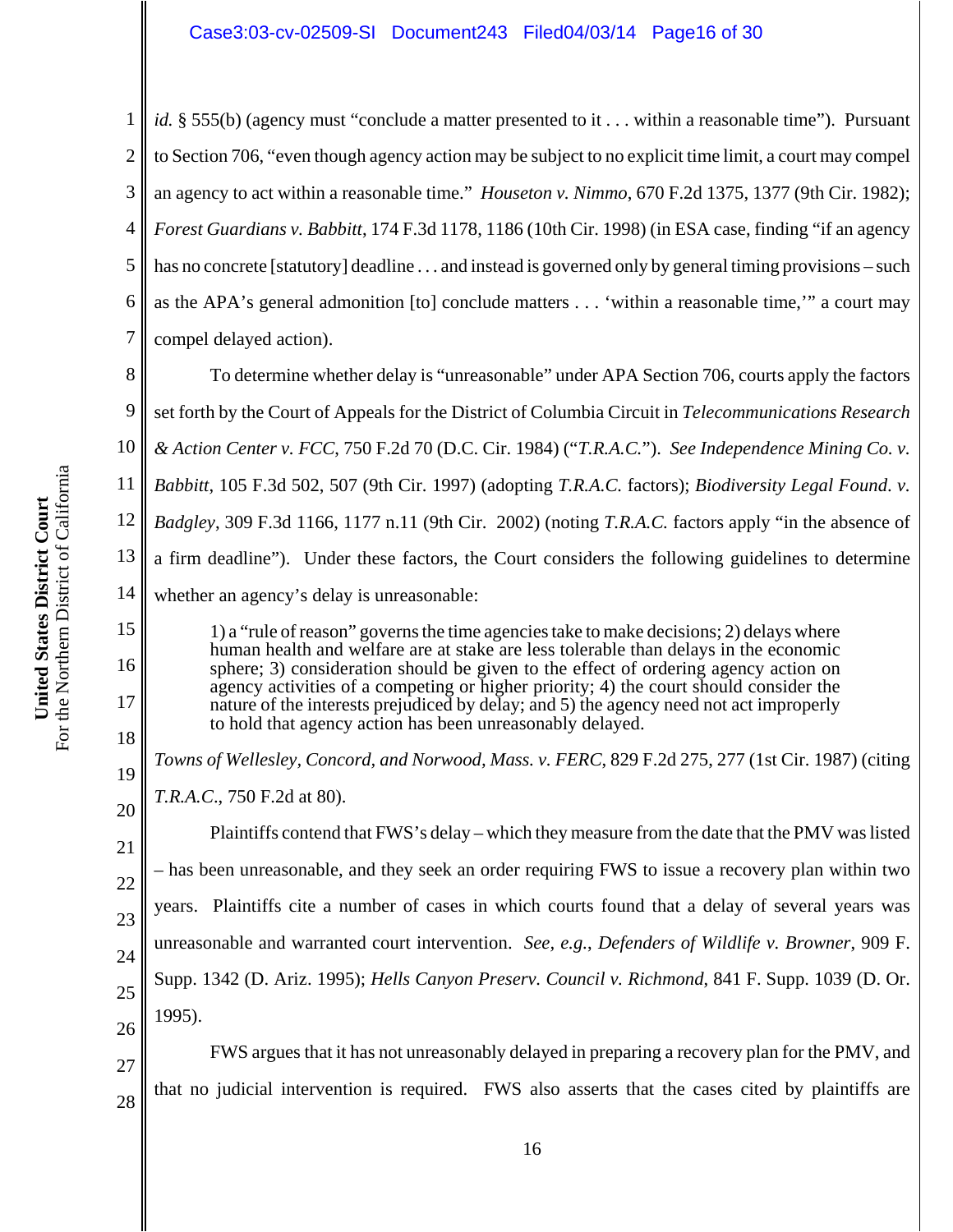1 2 3 4 5 inapplicable because here FWS has shown that the additional time it requires to prepare a recovery plan is reasonable in light of the agency's increasingly limited resources and competing priorities. In the alternative, FWS asserts that if the Court finds that judicial intervention is necessary, the Court should adopt the July 31, 2019 date identified by FWS as the date by which a PMV recovery plan could be completed.

6 7 8 9 10 11 12 13 14 15 16 17 18 FWS has submitted the Declaration of Ren Lohoefener, Regional Director for FWS's Pacific Southwest Region (Region 8).<sup>11</sup> Docket No. 223. Mr. Lohoefener states that Region 8 has the lead responsibility for more than 290 listed species, and that funding for recovery plans and other statutory obligations related to species recovery is limited. *Id*. ¶¶ 2-5. Mr. Lohoefener states that because funding is limited, Region 8 must prioritize recovery actions. *Id*. ¶¶ 4-5. Using a ranking system finalized in 1983, FWS has given the PMV a recovery priority number of 9 on a scale of 1-18 (with one being the highest priority and 18 the lowest), "indicating a moderate degree of threat and high recovery potential." *Id*.  $\P$  6-7. Mr. Lohoefener states that Region 8 has completed recovery plans for 202 listed species for which it is responsible and drafted plans for an additional 17 species. *Id*. **[3.** Region 8's Carlsbad Fish and Wildlife Field Office ("CFWO"), which has responsibility for the PMV, issued a contract in 2003 for the preparation of a PMV recovery plan, and received a draft plan in 2007. *Id*. ¶ 8. Mr. Lohoefener states that "Region 8's limited staff has been unable to revise or finalize the draft due to higher priority recovery work." *Id*.

19 20 21 Mr. Lohoefener provides as an example of higher priority recovery work a settlement that FWS entered into in 2005 in *Cal. State Grange v. Norton*, No. 2:05-cv-00560 (E.D. Cal. filed March 22, 2005). That settlement required FWS to complete statutorily-required five-year status reviews on 194

<sup>23</sup> 24 25 26 27 28  $11$  Plaintiffs did not object to the submission of Mr. Lohoefener's declaration, and stated in their opposition papers that they reserved the right to seek discovery or further testimony from Mr. Lohoefener prior to the summary judgment hearing. *See* Docket No. 236 at 3:20-23. Plaintiffs did not supplement the record with regard to Mr. Lohoefener's declaration. Although judicial review of an agency decision generally focuses on the administrative record in existence at the time of the decision, "[r]eview may, however, be expanded beyond the record . . . (1) if necessary to determine whether the agency has considered all relevant factors and has explained its decision, (2) when the agency has relied on documents not in the record, or (3) when supplementing the record is necessary to explain technical terms or complex subject matter." *Southwest Center for Biological Diversity v. U.S. Forest Service*, 100 F.3d 1443, 1450 (9th Cir. 1996) (internal quotation marks and citations omitted). The Court finds that Mr. Lohoefener's declaration is necessary to determine whether the agency has considered all relevant factors and explained its decision not to prepare a recovery plan thus far.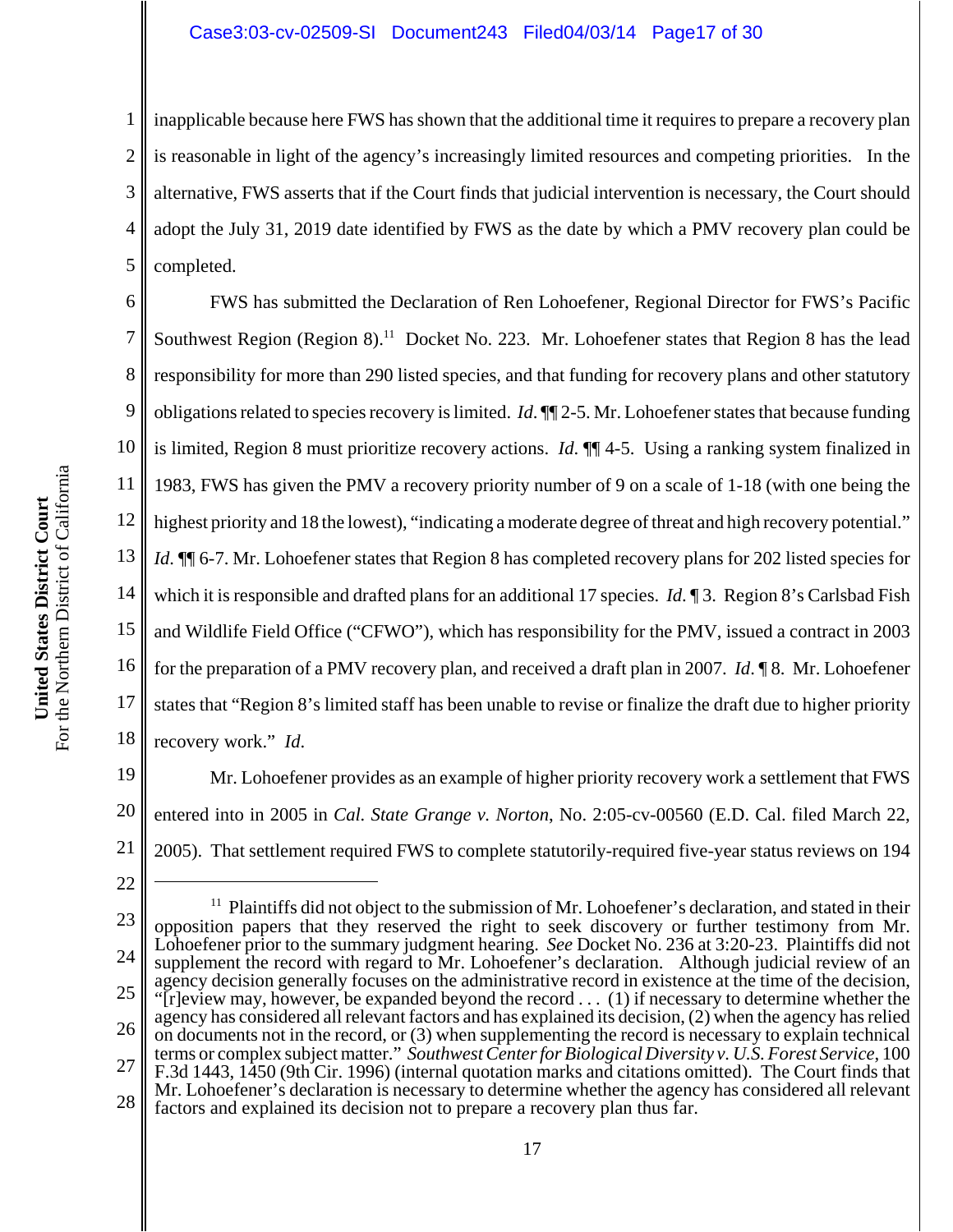1 2 3 4 5 listed species, with Region 8 serving as the lead for all but two. *Id*. ¶ 9. Mr. Lohoefener states that "[d]uring the eight-year period covered by the agreement, much of Region 8's recovery efforts and funding were devoted to completing these status reviews, including one for the PMV (completed September 30, 2008)." *Id.* In September 2013, FWS completed the last status reviews required under the settlement agreement. *Id*.

For the Northern District of California For the Northern District of California United States District Court **United States District Court**

13

14

15

16

17

18

19

20

21

6 7 8 9 10 11 12 Mr. Lohoefener states that as a result of the 2005 settlement and other priorities, Region 8 has only recently been able to increase its efforts on developing recovery plans. *Id*. ¶ 14. In May 2013, Region 8 revised its Recovery Plan Work Activity Guidance ("WAG"), identifying 29 high-priority species for recovery plan development during fiscal years 2013-2017. *Id*. ¶¶ 14-18 & Exs. A-B. Mr. Lohoefener states CFWO did not plan to develop a recovery plan for the PMV during this time period based on CFWO's determination that "recovery might be more effectively realized through implementation of BLM's ISDRA RAMP." *Id*. ¶ 16. Mr. Lohoefener states,

Of the 29 species identified for recovery plan development in the FY13-FY17 WAG, only three species in the WAG have RPNs of 9 [the same as the PMV]. All other species in the FY13-FY17 WAG have "higher" RPNs (RPNs between 1 and 8) and are therefore a higher priority for plan development than Peirson's milk-vetch. Each of the three species in the current WAG with recovery priorities equal to that of Peirson's milk-vetch have been included in the WAG due to a special circumstance. *Cordylanthus mollis* subsp. *mollis* (Soft bird's beak) (RPN  $= 9C$ ) is part of the ecosystem-based Tidal Marsh Recovery Plan which also includes higher-priority species. Santa Catalina Island fox (*Urocyon littoralis catalinae*) (RPN = 9) is part of the multi-species Island Fox Recovery Plan which also includes higher-priority species. Recovery plan development for a third species in the WAG with an RPN of 9C, the California tiger salamander (*Ambystoma californiense*), is moving forward only because it is part of a separate court-approved settlement agreement which was entered into prior to the finalization of the FY13-FY17 WAG.

*Id*. ¶ 19.

22 23 24 25 26 27 28 Mr. Lohoefener also states that much of Region 8's recovery effort and funding have been devoted to important recovery work for the PMV, including responding to two delisting petitions, conducting two separate status reviews, conducting two field studies which resulted in a peer-reviewed publication and a published note, and developing a seed bank sampling protocol with BLM. *Id*. ¶¶ 10-11 (citing FW5927-6016). In addition, in 2009 FWS issued a "Spotlight Species Action Plan" for the PMV specifying actions to advance species recovery, *id*. ¶ 12 (citing FW527-32), and in the fall of 2012, CFWO staff worked with BLM to develop a monitoring protocol to assess the stability of PMV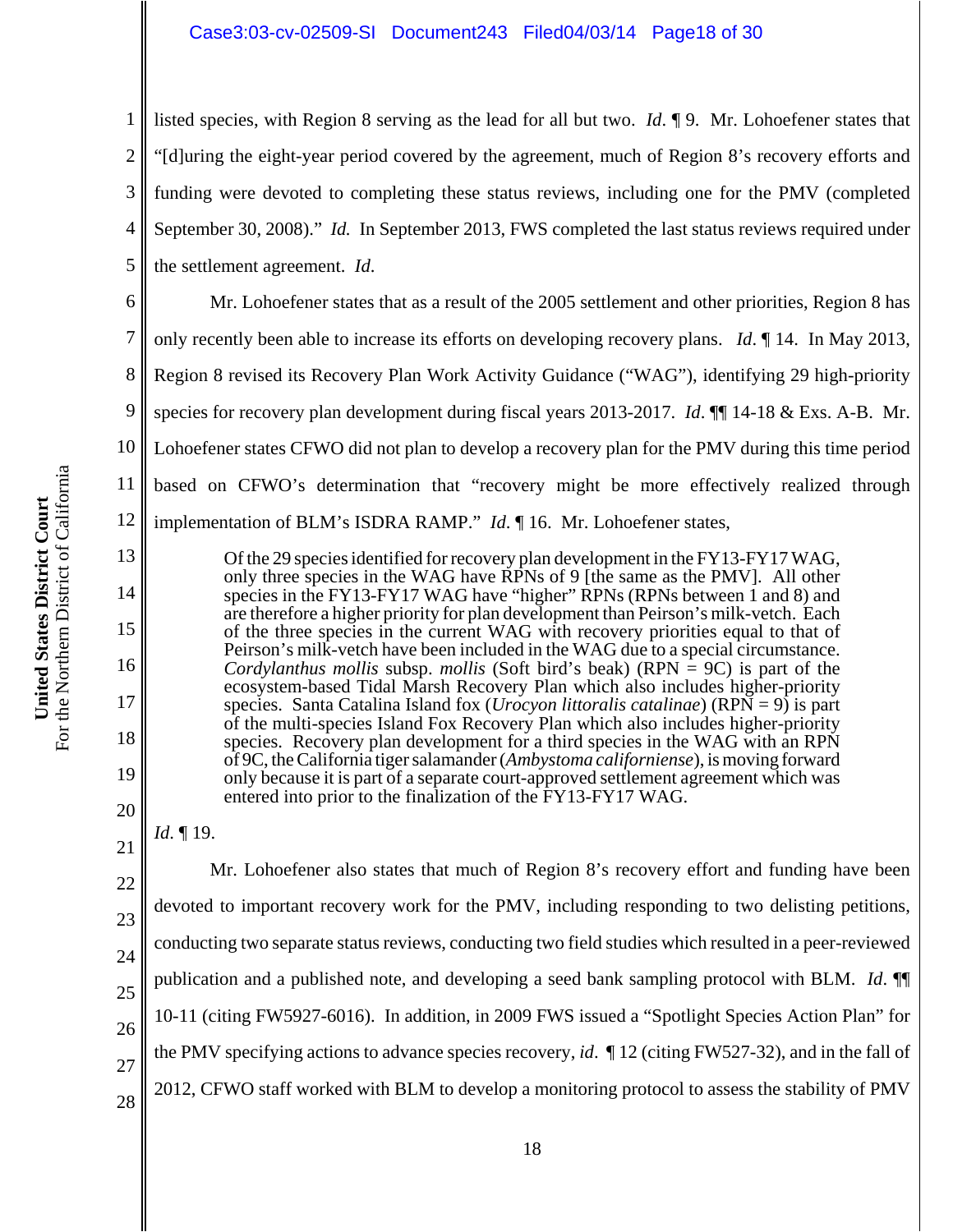1 2 populations in the ISDRA. *Id*. (citing ISD40884-89). Field sampling to evaluate the protocol was conducted in February 2013. *Id*.

3 4 5 6 7 8 Mr. Lohoefener also states that, in light of this litigation, FWS anticipates it could "submit to the Federal Register a notice of availability of a final recovery plan by July 31, 2019, subject to workload constraints and available appropriations. The July 31, 2019 date is a reasonable projection based on our current workload that would result in a final recovery plan for Peirson's milk-vetch without compromising our ability to develop recovery plans for the higher priority species in our current 5-year [Regional Recovery Plan Work Activity Guidance (WAG)]." *Id*. ¶ 21.

9 10 11 12 13 14 15 16 17 18 Applying the *T.R.A.C.* factors, the Court concludes that it is appropriate to adopt the July 31, 2019 date identified by FWS as the deadline to complete a PMV recovery plan, unless FWS "finds that such a plan will not promote the conservation of the [PMV]." 16 U.S.C. § 1533(f)(1). The Court is very concerned about the FWS's failure to issue a recovery plan for the PMV. However, the delay does not involve human health and welfare, and in recent years the FWS has devoted resources to recovery work for the PMV, such as responding to two delisting petitions, preparing two status reviews, and preparing the seed bank sampling protocol. The Court also notes that the 2013 RAMP closes to OHV use all PMV critical habitat, which encompasses 85% of the known overall PMV population and areas "containing high-density core populations, a large extent of high-quality habitat, a large seed bank, and therefore, areas important for the recovery of the species." FW1735-36, FW1760, FW1766; ISD31621-22.<sup>12</sup>

19 20 21 22 23 24 25 26 The Court is also mindful that although courts may compel an agency to "act within a reasonable time," *Houseton v. Nimmo*, 670 F.2d 1375, 1377 (9th Cir. 1982), courts are "ill-suited to review the order in which an agency conducts its business" and "hesitant to upset an agency's priorities by ordering it to expedite one specific action." *Sierra Club v. Thomas*, 828 F.2d 783, 797 (D.C. Cir. 1987). The Court finds it significant there are 29 species identified for recovery plan development in the FY2013- 2017 WAG, and the Court is reluctant to "reorder[] agency priorities. The agency is in a unique—and authoritative—position to view its projects as a whole, estimate the prospects for each, and allocate its resources in the optimal way. Such budget flexibility as Congress has allowed the agency is not for

<sup>28</sup> " refers to FWS's administrative record for the  $2012$  BiOp, and "ISD  $\ldots$ " refers to BLM's administrative record for the 2013 ROD, RAMP and EIS.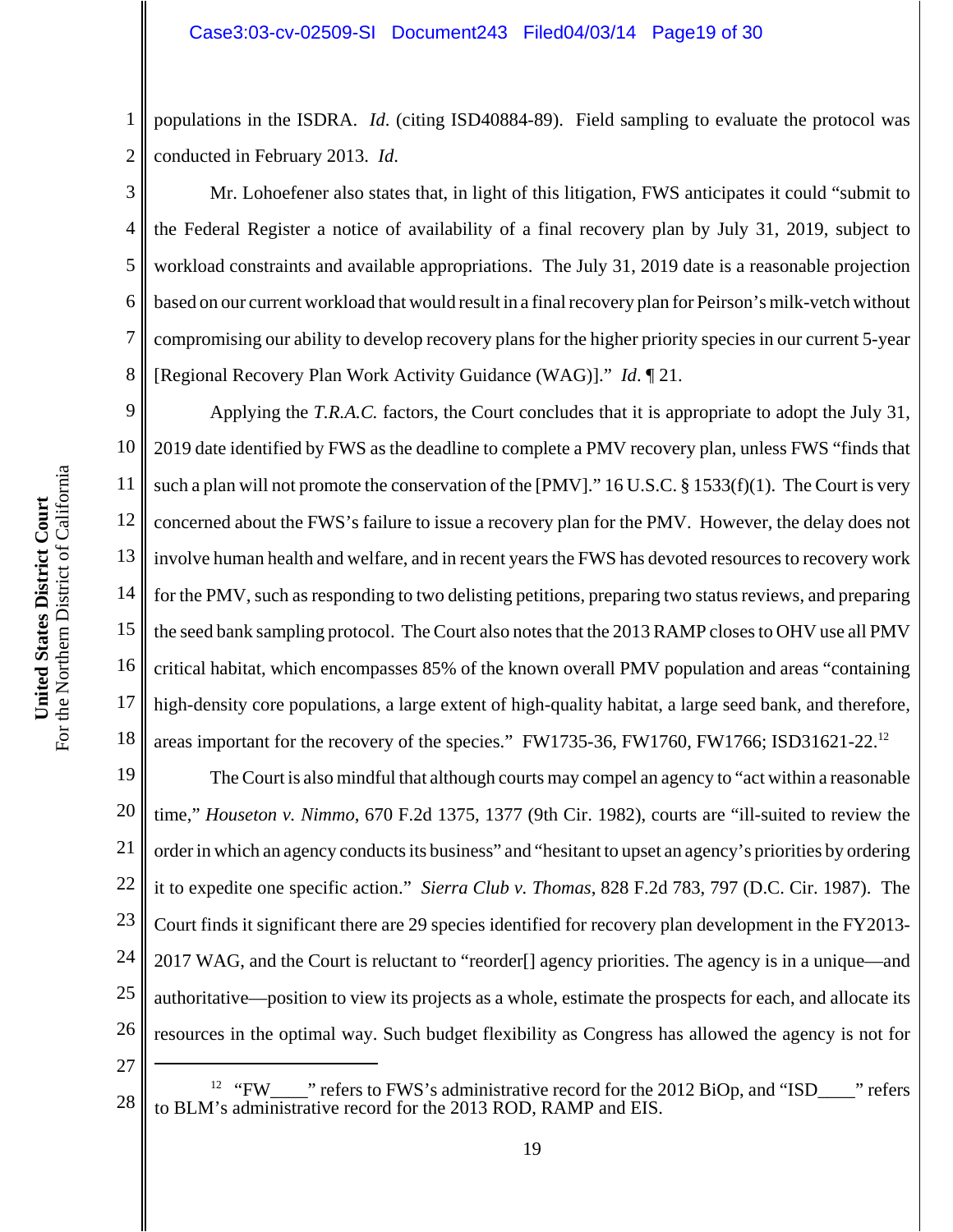1 2 3 4 5 6 [courts] to hijack." *In re Barr Labs*., 930 F.2d 72, 75 (D.C. Cir. 1991). If the Court ordered the FWS to complete the PMV recovery plan within two years, as plaintiffs request, the PMV would be prioritized over these other species, thus impeding FWS's duty to prioritize recovery planning for the species most likely to benefit. *See* 16 U.S.C. § 1533(f)(1). The Court finds that the July 31, 2019 deadline is reasonable because it will not disrupt the FWS's other recovery work, but will also set a date certain by which the FWS will be required to take action.

Accordingly, the Court GRANTS IN PART plaintiffs' motion for summary judgment on this issue and ORDERS FWS to complete a PMV recovery plan by July 31, 2019, unless FWS "finds that such a plan will not promote the conservation of the [PMV]." 16 U.S.C. § 1533(f)(1).

10

11

9

7

8

### **III. National Environmental Policy Act - Wilderness Values**

12 13 14 15 16 17 18 19 20 21 22 23 24 The National Environmental Policy Act ("NEPA") requires federal agencies to analyze the environmental impacts of a proposed action before proceeding with that action. *See* 42 U.S.C. § 4332(2)(C). Under NEPA and the regulations promulgated thereunder by the Council on Environmental Quality ("CEQ"), federal agencies must prepare and circulate to the public a comprehensive environmental impact statement ("EIS") so that the environmental impacts can be considered and disclosed to the public during the decision-making process. *See* 40 C.F.R. §§ 1501.2, 1502.5. In the EIS, the agency must identify direct, indirect, and cumulative impacts of the proposed action, consider alternative actions (including the alternative of taking no action) and their impacts, and identify all irreversible and irretrievable commitments of resources associated with the action. *See* 42 U.S.C. § 4332(2); 40 C.F.R. § 1502.14(d). Plaintiffs contend that BLM violated NEPA by failing adequately to address in the Final EIS ("FEIS") the impacts of the 2013 RAMP on the wilderness characteristics of a portion of the South Algodones Dunes known as "WCU 1," which would largely be opened up to OHV use under the 2013 RAMP.

25 26 27 28 In 1964 Congress passed the Wilderness Act with the purpose "to assure that an increasing population, accompanied by expanding settlement and growing mechanization, does not occupy and modify all areas within the United States and its possessions, leaving no lands designated for preservation and protection in their natural condition." 16 U.S.C. § 1131(a). The Wilderness Act defines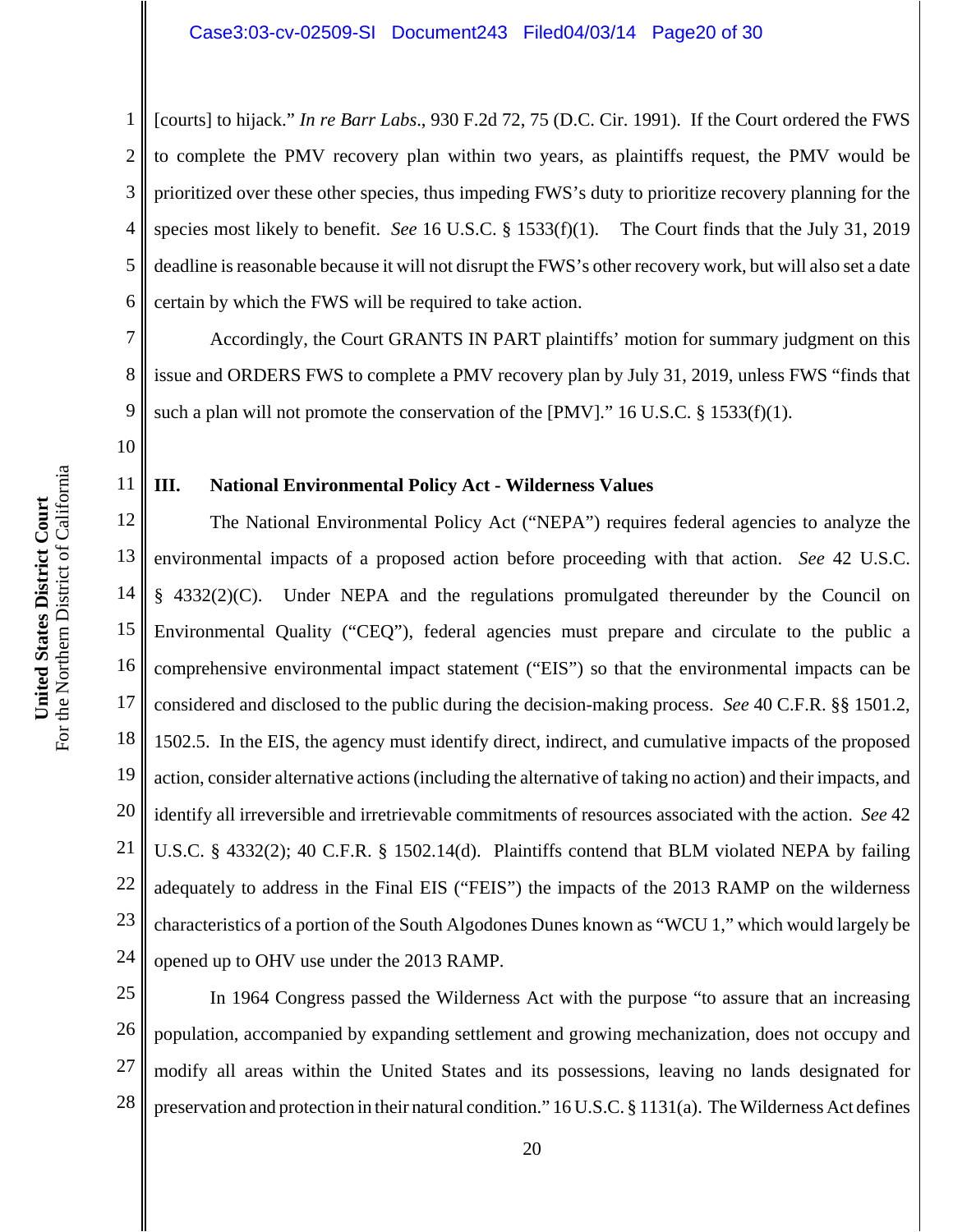## Case3:03-cv-02509-SI Document243 Filed04/03/14 Page21 of 30

"wilderness," "in contrast with those areas where man and his own works dominate the landscape," as:

an area where the earth and its community of life are untrammeled by man, where man himself is a visitor who does not remain. An area of wilderness is further defined to mean in this chapter an area of undeveloped Federal land retaining its primeval character and influence, without permanent improvements or human habitation, which is protected and managed so as to preserve its natural conditions and which (1) generally appears to have been affected primarily by the forces of nature, with the imprint of man's work substantially unnoticeable; (2) has outstanding opportunities for solitude or a primitive and unconfined type of recreation; (3) has at least five thousand acres of land or is of sufficient size as to make practicable its preservation and use in an unimpaired condition; and (4) may also contain ecological, geological, or other features of scientific, educational, scenic, or historical value.

16 U.S.C. § 1131(c).

1

2

3

4

5

6

7

8

9

10

11

12

13

14

15

16

17

The Wilderness Act did not directly address the BLM's management of its lands. The Federal Land Planning Management Act "interacts with the Wilderness Act to provide the BLM with broad authority to manage areas with wilderness characteristics contained in the federally owned land parcels the Bureau oversees, including by recommending these areas for permanent congressional protection." *Oregon Natural Desert Ass'n v. Bureau of Land Management*, 625 F.3d 1092, 1097 (9th Cir. 2010) ("*ONDA*"). "[T]he FLPMA makes clear that wilderness characteristics are among the values which the BLM can address in its land use plans, and hence, needs to address in the NEPA analysis for a land use plan governing areas which may have wilderness values." *Id*. at 1112.

18 19 20 21 22 23 24 25 Pursuant to the FLPMA, BLM established two Wilderness Study Areas ("WSAs") for the purpose of identifying and recommending areas for preservation as wilderness: (1) the North Algodones Dunes; and (2) the South Algodones Dunes. Congress designated the North Algodones Dunes, but not the South Algodones Dunes, as a wilderness area through the California Desert Protection Act of 1994. ISD3178.13 Wilderness Characteristic Unit 1 ("WCU 1") is a subset of the South Algodones Dunes. WCU 1 is composed of 42,083 acres of BLM administered lands and has been closed to OHVs since November 2000 as part of the interim closures. In the FEIS, BLM stated that WCU 1 "appears essentially untrammeled by humans" and "offers numerous opportunities for primitive forms of

<sup>27</sup> 28 <sup>13</sup> According to defendants, the South Algodones Dunes were considered not suitable for wilderness designation, in part, because "motorized vehicle activity has severely reduced much of the natural vegetative cover" in the north, and human presence is "substantially noticeable" in the south. ISD39868; *see also* ISD38209.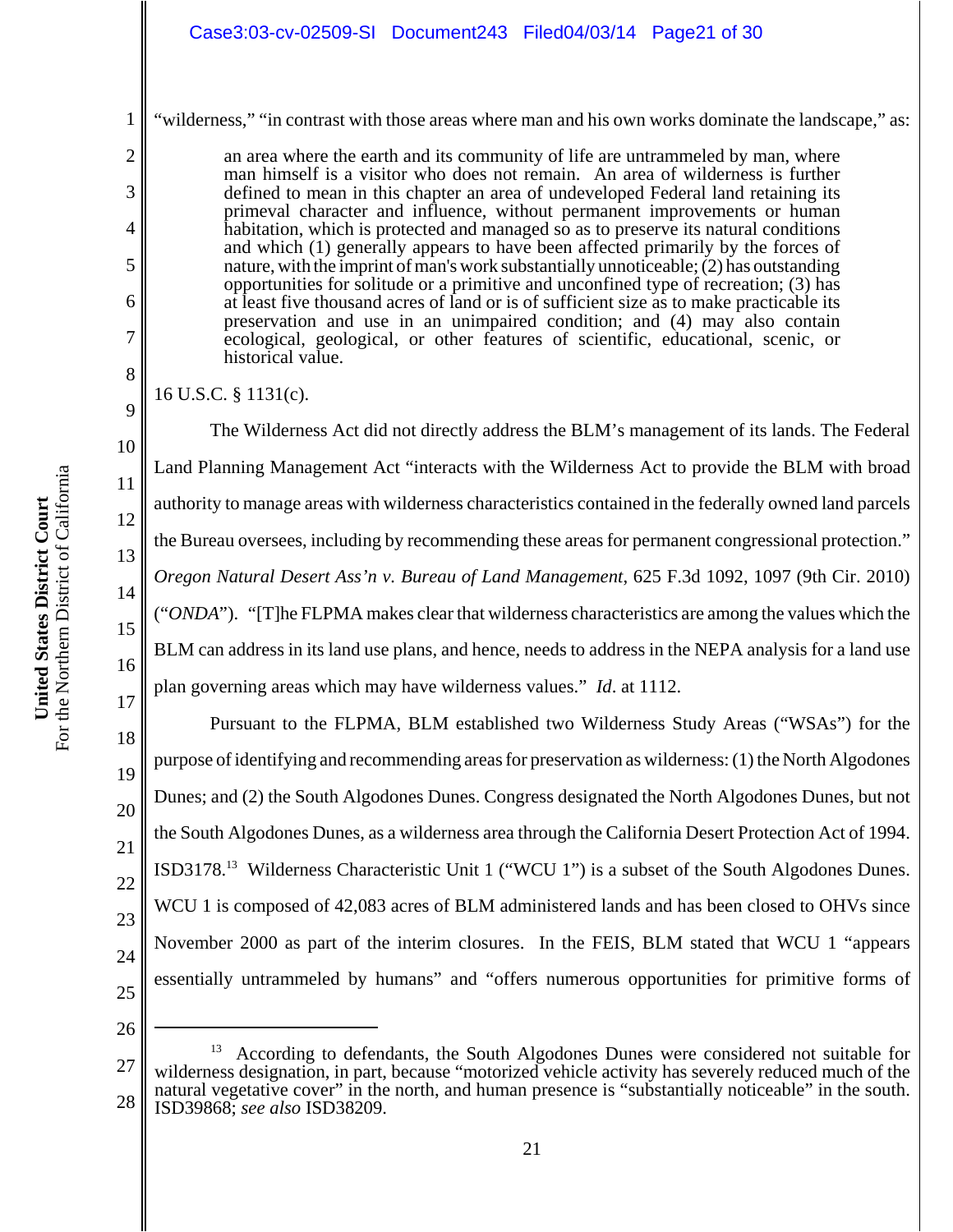## Case3:03-cv-02509-SI Document243 Filed04/03/14 Page22 of 30

2 4 6 recreation in the form of hiking, backpacking, and nature studies." ISD3179. BLM identified this area as having wilderness characteristics, and formally designated it as "WCU 1," or "Wilderness Characteristics Unit 1" for planning purposes. *Id.* Under the 2013 RAMP, the portion of WCU 1 that overlaps with PMV critical habitat, 5663 acres, would remain closed to OHVs, while the remaining 36,420 acres would be opened to OHVs. Plaintiffs contend that the FEIS provides no meaningful analysis of the impacts on the portion of WCU 1 that would be opened to OHVs.

7 8 9 10 11 12 13 14 15 "We review an Environmental Impact Statement under the 'rule of reason' to determine whether it contains 'a reasonably thorough discussion of the significant aspects of the probable environmental consequences.'" *City of Carmel-By-The-Sea v. U.S. Dep't of Transp*., 123 F.3d 1142, 1150 (9th Cir. 1997) (quoting *Idaho Conservation League v. Mumma*, 956 F.2d 1508, 1519 (9th Cir. 1992)). "We make 'a pragmatic judgment whether the [Environmental Impact Statement's] form, content and preparation foster both informed decision-making and informed public participation.'" *City of Carmel-By-The-Sea*, 123 F.3d at 1150-51 (quoting *California v. Block*, 690 F.2d 753, 761 (9th Cir. 1982)). "Once satisfied that a proposing agency has taken a 'hard look' at a decision's environmental consequences, [our] review is at an end." *Id*. at 1151.

16 17 18 Plaintiffs assert that the only analysis in the FEIS about wilderness characteristics consists of a "few generic statements on the relative impacts of the different alternatives." Docket No. 231 at 15:8- 9. Plaintiffs identify the following two excerpts as "the entire extent" of BLM's analysis of projected

19 effects on WCU 1:

> Differences in impacts to special designations would potentially vary by alternative. Alternatives providing more acreage for OHV recreation, camping, construction activities, as well as renewable energy and geothermal leasing activities would result in greater adverse impacts (Table 4-14). Alternatives providing more acreage for resource protection, such as areas closed to OHV recreation, closed or with [no surface occupancy] for surface disturbing activities related to geothermal, solar, and wind energy, would result in greater beneficial effects on special designation areas.

24 ISD3363.

20

21

22

23

25 26 27 28 Under Alternatives 2 and 3, 42,083 acres would be closed to OHV recreation in WCU 1. These alternatives would have the highest acres closed to OHV recreation, and the most beneficial impacts to the wilderness characteristics and values of WCU 1.….Under Alternative 8, 25,473 acres would be open, 5,663 acres would be closed, and 10,947 would be limited to OHV recreation in the WCU 1 designation. This alternative would have the lowest acres of closed OHV recreation and the highest acres designated as limited OHV recreation use.

1

3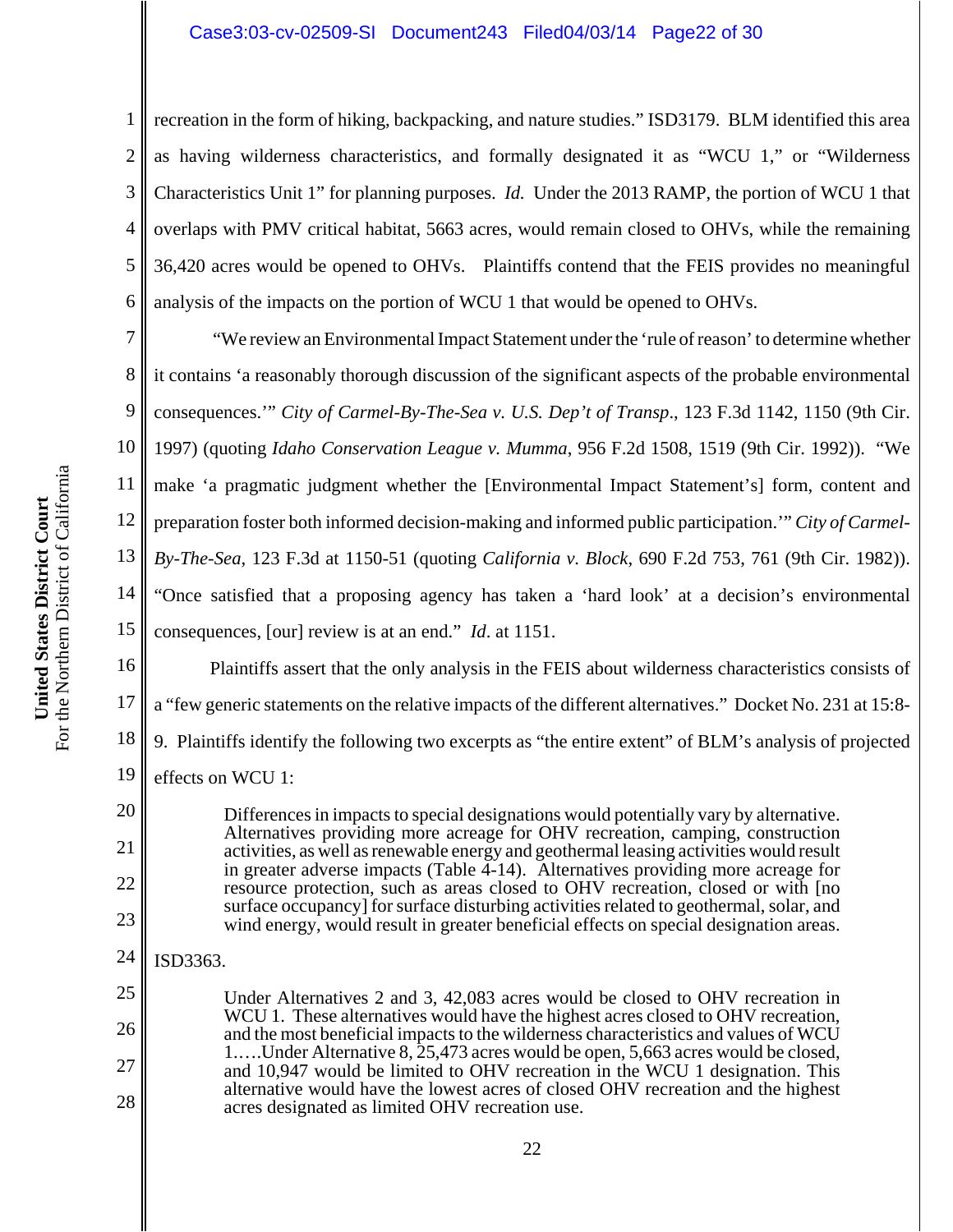ISD3367. Plaintiffs argue that BLM's "purported 'hard look' boils down to the completely self-evident and uninformative statement that the alternative with the fewest acres of WCU 1 closed to OHVs will 'result in greater adverse impacts.'" Docket No. 231 at 15:23-25.

4 5 6 7 8 9 10 Defendants respond that the FEIS contains a "reasonably thorough discussion" of the wilderness characteristics of WCU 1 and the potential impacts to that area, which is all that NEPA requires. *See City of Carmel-By-The-Sea*, 123 F.3d at 1150. The Court agrees. In the "Affected Environment" section, the FEIS includes a discussion of "Lands with Wilderness Characteristics." ISD3177-3179. The FEIS states that BLM evaluated the wilderness characteristics of "current lands and lands acquired outside of, or adjacent to designated wilderness, since passage of the CDPA in 1994." ISD3178. This included WCU 1. The FEIS describes WCU 1 as follows:

The WCU 1 contains 42,083 acres of public lands. The area's west boundary follows the edge of the dune system, whereas the east boundary follows Wash Road adjacent to the UPRR tracks. The north and south boundaries indicate the limit of substantially noticeable impacts resulting from OHV use. The WCU 1 is completely surrounded by public lands and has a 640-acre section of private lands in the middle. Although WCU 1 may be traversed by a limited number of OHVs in the winter, and small portions of the landscape include trails which are 20- to 50-foot-wide strips devoid of vegetation, the area appears essentially untrammeled by humans . . . . The undulating topography shields recreationists from each other and provides ample opportunities for solitude. OHV and military aircraft noise periodically disrupt these perceptions of solitude. The WCU 1 offers numerous opportunities for primitive forms of recreation in the form of hiking, backpacking and nature studies.

ISD3179.

19 20 21 22 23 24 25 26 The FEIS also explains that impacts on wilderness characteristics "are those actions that reduce or enhance the wilderness characteristics of naturalness and opportunities for solitude or primitive forms of recreation." ISD3361. The FEIS states that OHV recreation has the potential to disturb the "naturalness and solitude" of wilderness: "These characteristics and values could be impacted by the use of motor vehicles and installation of structures causing surface disturbance and evidence of the human-caused modifications of the area." *Id*. The FEIS identifies measures that would promote and preserve wilderness characteristics, such as dust control measures, and states that "[r]estoration of previously disturbed areas could improve wildlife habitat and reduce instances of illegal incursion

1

2

3

11

12

13

14

15

16

17

18

27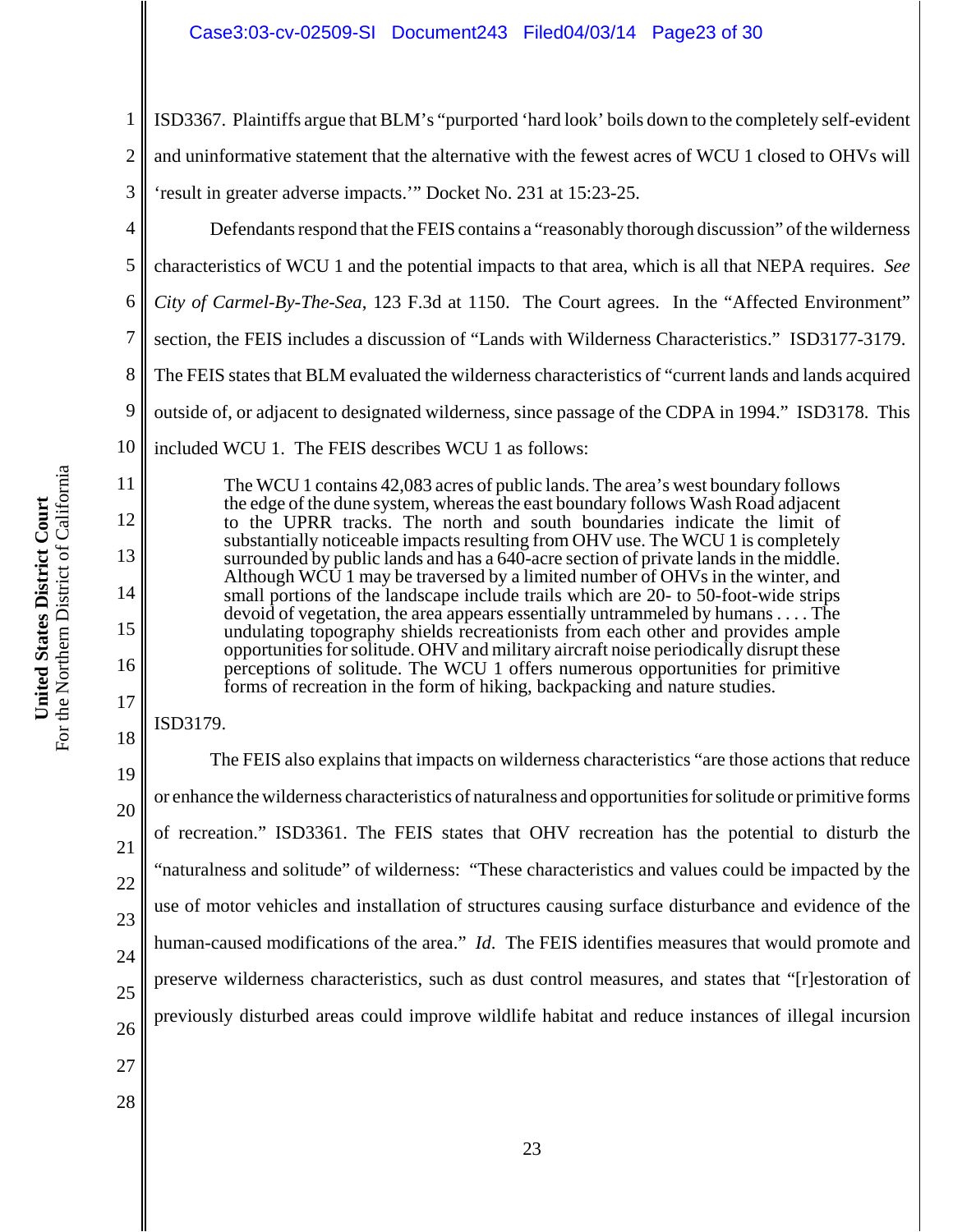# Case3:03-cv-02509-SI Document243 Filed04/03/14 Page24 of 30

1 2 3 4 5 6 7 8 9 10 11 12 13 14 15 16 17 18 19 20 21 within the ACECs<sup>14</sup> and wilderness." *Id*. The FEIS also states that "any closures resulting from special status species management could enhance the protection for the wilderness and ACEC values, and visual resource management "could increase scenic quality values of the wilderness and ACECs." *Id*. In addition, the FEIS discusses how the different alternatives will affect ACECs and special designation areas such as WCU 1: Differences in impacts to special designations would potentially vary by alternative. Alternatives providing more acreage for OHV recreation, camping, construction activities, as well as renewable energy and geothermal leasing activities would result in greater adverse impacts (Table 4-14). Alternatives providing more acreage for resource protection, such as areas closed to OHV recreation, closed or with NSO for surface-disturbing activities related to geothermal, solar, and wind energy, would result in greater beneficial effects on special designation areas. *Id.* at ISD3363. With regard to WCU 1, the FEIS includes the following information: (1) under Alternatives 4, 5, 6, and 7, 42,083 acres of WCU 1 would be open to geothermal leasing, but there would be no geothermal leasing in WCU 1 under Alternatives 2, 3, and 8 (the proposed RAMP); and (2) under Alternative 7, 42,083 acres of WCU 1 would be available for solar and wind energy development, but would be closed to such development under Alternatives 1 through 6 and Alternative 8. *Id*. at ISD3367. Plaintiffs assert that it is self-evident and therefore meaningless to conclude that reopening the central dunes to OHV use will diminish wilderness characteristics in WCU 1. However, it is not clear what further analysis plaintiffs contend should have been performed as the preferred alternative, Alternative 8, does not propose to install any structures or visitor amenities in the central dunes of WCU 1, and the only non-wilderness components that the RAMP introduces into WCU 1 are vehicles and their occupants.

22 23 24 25 26 The cases cited by plaintiffs are distinguishable. In *ONDA*, 625 F.3d 1092 (9th Cir. 2010), the BLM prepared an EIS that only evaluated wilderness characteristics in areas designated as wilderness study areas, and the BLM contended that it had no duty to inventory or analyze wilderness characteristics in non-wilderness areas. *Id*. at 1102, 1115. The Ninth Circuit disagreed, and invalidated the EIS for failing to evaluate wilderness characteristics in non-WSA areas. *Id*. at 1121. *Klamath-Siskiyou Wildlands Center v. Bureau of Land Management*, 387 F.3d 989 (9th Cir. 2004), did

- 27
- 28  $\parallel$  <sup>14</sup> "ACEC" stands for Areas of Critical Environmental Concern.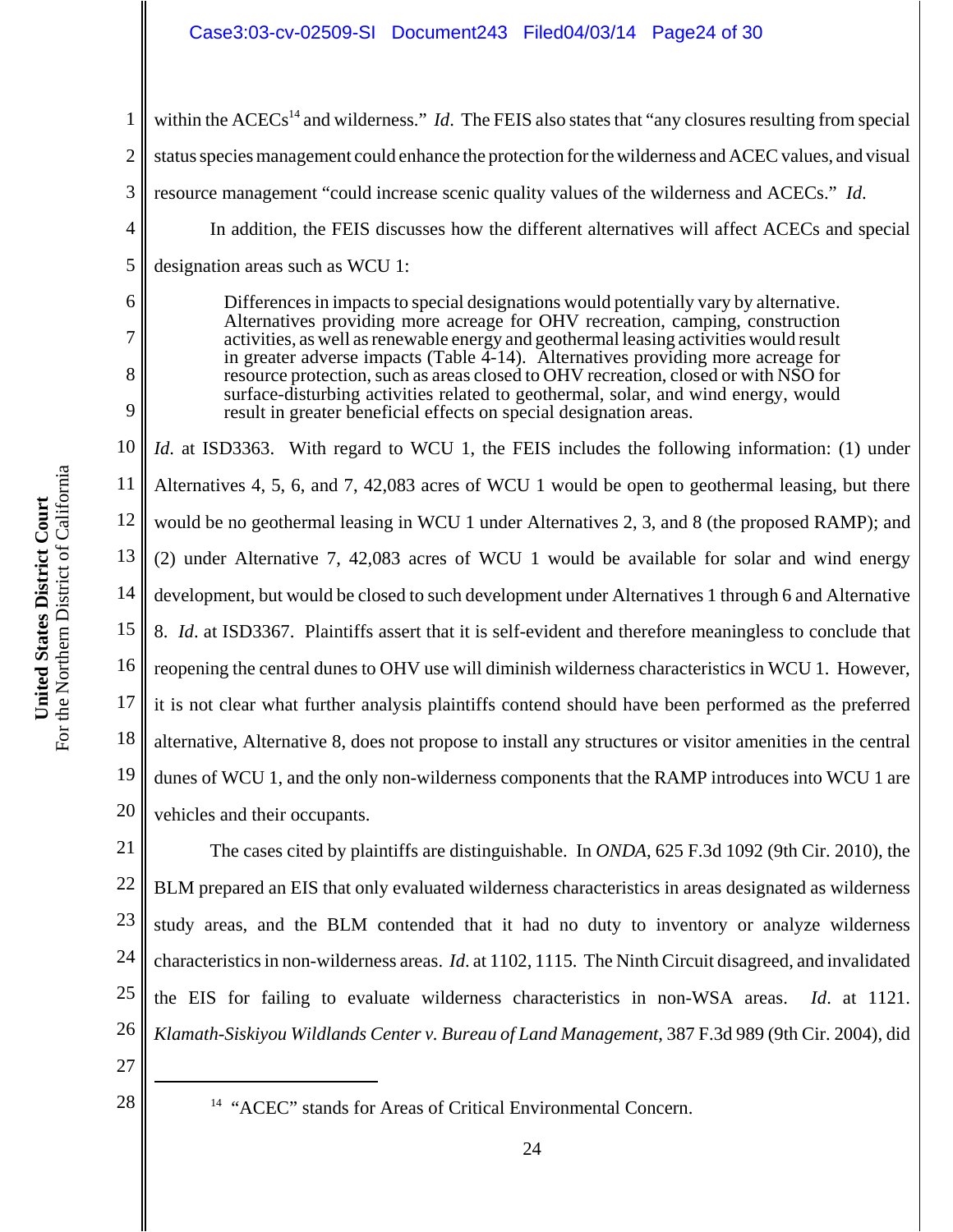### Case3:03-cv-02509-SI Document243 Filed04/03/14 Page25 of 30

1 2 3 4 5 6 7 not involve an assessment of wilderness characteristics at all. In *Klamath-Siskiyou*, the Ninth Circuit invalidated environmental assessments where, *inter alia*, the discussion of cumulative impacts consisted of a table with a list of environmental concerns, such as air quality, and "even though all of the boxes are checked 'No' to indicate that the critical elements in question will not be affected, the report actually states that fully half of the elements either would be or could be in fact 'impacted,' without giving any details or explanation." *Id*. at 995. Here, in contrast, the BLM assessed the wilderness characteristics of WCU 1 and described the RAMP's effects on those characteristics. *See* ISD3361-3367.

Accordingly, the Court GRANTS summary judgment in favor of defendants on this issue.

9

10

8

## **IV. Air Quality Analysis**

11 12 13 14 15 16 17 18 19 The federal Clean Air Act ("CAA") establishes a comprehensive program for controlling and improving the nation's air quality through shared federal and state responsibility. The CAA authorizes the Environmental Protection Agency ("EPA") to establish national ambient air quality standards ("NAAQSs") for pollutants deemed by EPA to be "criteria" pollutants, including volatile organic compounds ("VOCs") and nitrogen oxides ("NOx") – both of which are considered precursors to ozone15 – and particulate matter with a diameter greater than 10 microns ("PM-10"). 42 U.S.C. §§ 7407- 7410. EPA designates areas which fail to attain an NAAQS standard as "nonattainment areas." *Id*. §§ 7407(d)(1). Nonattainment areas are divided into five categories, based upon the severity of the pollution: "Marginal," "Moderate," "Serious," "Severe," and "Extreme." *Id*. § 7511.

20 21 22 23 24 25 The Imperial County Air Pollution Control District ("ICAPCD"), which includes the ISDRA, is designated as a serious non-attainment area for PM-10 and a moderate non-attainment area for ozone. ISD3283. The ICAPCD has promulgated regulations for the control of PM-10, which have been approved by EPA. 78 Fed. Reg. 23,677 (Apr. 22, 2013). Pursuant to an ICAPCD rule governing "fugitive dust," BLM was required to submit a dust control plan for OHV use in the Dunes. ISD63050. The ICAPCD approved the dust control plan in July 2013. ISD63027.

26 27

Section 110(a) of the Clean Air Act, 42 U.S.C. § 7410(a), sets forth the process by which the

<sup>28</sup> <sup>15</sup> The parties sometimes refer generally to "ozone," and other times specifically to VOCs and NOx.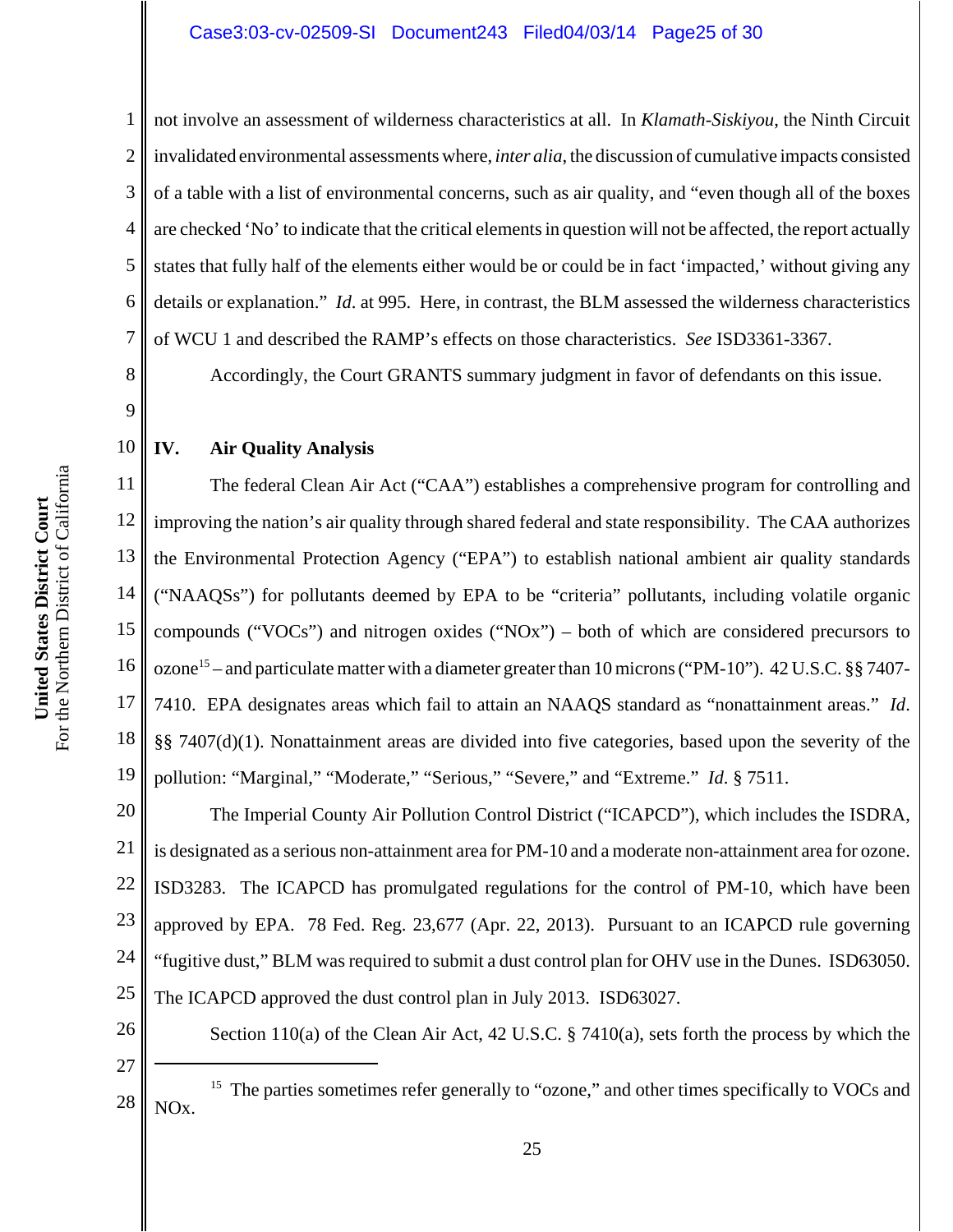### Case3:03-cv-02509-SI Document243 Filed04/03/14 Page26 of 30

1 2 3 4 5 6 7 8 9 10 11 12 13 14 15 16 17 states may develop their own regulatory programs, called "State Implementation Plans" ("SIPs"), that satisfy the minimum requirements of the Clean Air Act. *See generally* 42 U.S.C. § 7410(a). A SIP must specify emission limitations and other measures necessary to maintain the NAAQS for each pollutant. 42 U.S.C. § 7410(a)(2)(A)-(M). Section 176(c)(1) of the CAA provides that no federal agency shall "engage in, support in any way or provide financial assistance for, license or permit, or approve, any activity which does not conform to [a SIP]." 42 U.S.C.  $\S$  7506(c)(1). This is referred to as the "conformity" requirement. Pursuant to EPA regulations regarding conformity, BLM was required to assess the RAMP's "conformity" with California's State Implementation Plan (SIP) applicable to Imperial County. 40 C.F.R. Part 93, Subpart B; *see also* ISD3282-3283. BLM is not required to conduct a conformity review, however, if the data establish that the RAMP will generate PM-10 and ozone in quantities below the Clean Air Act's "de minimis" thresholds. *See* 40 C.F.R. § 93.153(b). For Imperial County, the de minimis thresholds for PM-10 and ozone are 70 tons per year and 100 tons per year, respectively, when measured as an increase over baseline conditions. BLM 3283 [Table 4-4]. In the FEIS, BLM determined that adopting the preferred alternative would not result in a greater than de minimis increase in emissions of PM10 and ozone compared with existing conditions. ISD3283-85. As a result, the BLM was not required to make a "conformity determination" under the CAA in order to adopt the 2013 RAMP.

18 19 20 21 22 23 24 25 26 Plaintiffs challenge BLM's air quality analysis as flawed and in violation of the requirements of the Clean Air Act, the Federal Land Policy Management Act and NEPA. Plaintiffs note that in the Draft EIS ("DEIS"), BLM estimated that the increase in VOCs and PM-10 emissions from adopting the preferred alternative in the 2013 RAMP would greatly exceed the de minimis thresholds of the conformity regulations, and BLM acknowledged that if it adopted the proposed RAMP it would need to carry out a full conformity determination for ozone and PM-10. ISD30858-30859. Plaintiffs contend that, "[g]iven the very high emissions increases estimated in the DEIS, particularly of PM-10, it is highly unlikely, if not outright impossible, that BLM could have ultimately made a finding that its proposed RAMP conformed to ICAPCD's SIPs and the relevant regulations." Docket No. 231 at 19:4-6.

27 28 Between the DEIS and FEIS, BLM recalculated the emissions by changing several assumptions used in the DEIS, which significantly reduced both the total estimated emissions of PM-10 and VOCs,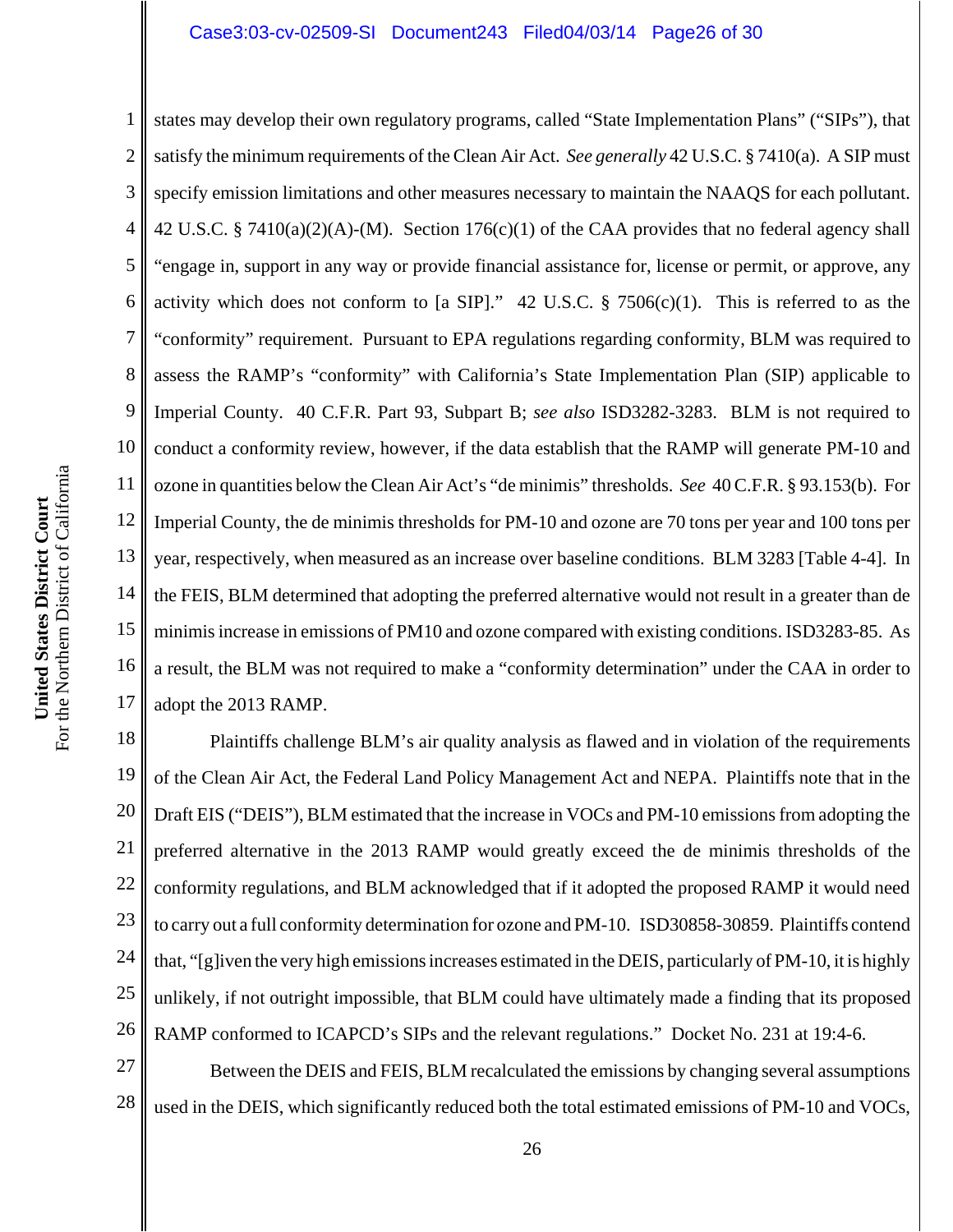### Case3:03-cv-02509-SI Document243 Filed04/03/14 Page27 of 30

1 2 3 as well as in the difference in emissions from current conditions that would result from adoption of the proposed alternatives. This analysis is described in Appendix Q to the FEIS and supporting emissions data spreadsheet. ISD3790-98, ISD63133-35.

10 The main factor contributing to the change in projected emissions between the DEIS and FEIS (an 80% reduction) is the use of actual soil data in the FEIS rather than the standard assumptions that were used in the DEIS. ISD17452. The FEIS states, "[i]n reviewing the results and techniques of the previous analysis [the DEIS], BLM determined the standard assumptions that were used greatly overestimated emissions. Since that time, BLM has been able to collect site samples and develop a more refined analysis." ISD3795. BLM staff collected soil samples from the different recreation areas at the Dunes and determined the silt content, which is the component of the soil that contributes to PM-10 emissions. *Id*. at ISD3796-98. Using the actual soil data in the FEIS, BLM found that adoption of the preferred alternative would result in a slight decrease in PM10 emissions from the baseline (Alternative 2), *id*. at ISD3284, as a result of shifting OHV activities to areas of the Dunes with lower silt content, ISD3798, and implementing mitigation measures included in the preferred alternative, ISD3289.

15 16 17 18 19 20 21 22 23 24 25 Plaintiffs contend that the BLM used improper soil sampling methods because BLM did not comply with ICAPCD Rule 800. Plaintiffs argue that "the required sampling methods are in the county's CAA PM-10 implementation plan in a rule denominated as 'General Requirements for the Control of Fine Particulate Matter (PM-10),' and do not in any way appear to be to be limited to dust control plans." Docket No. 236 at 20:1-3. Plaintiffs argue that Rule 800 G.1.e, "Determination of Silt Content for Unpaved Roads and Unpaved Vehicle/Equipment Traffic Areas," requires that silt content for unpaved roads and unpaved traffic areas be determined using a specific defined method or other equivalent method approved by EPA, and the state and local agency. Plaintiffs assert that "BLM did not use the Rule 800 method, has not claimed it has used an approved equivalent method, and remains unable to detail what method it actually employed. BLM's reliance upon the soil analysis is arbitrary." *Id*. at 20:7-9.

26 27 28 Defendants respond that the test method specified by ICAPCD Rule 800.G.1.e (the method identified in ICAPCD Rule 800 App. B, Section C), is used to determine whether an area has a "stabilized surface." *See* ICAPCD Rule 800.G.1.e ("Observations to determine compliance with the

4

5

6

7

8

9

11

12

13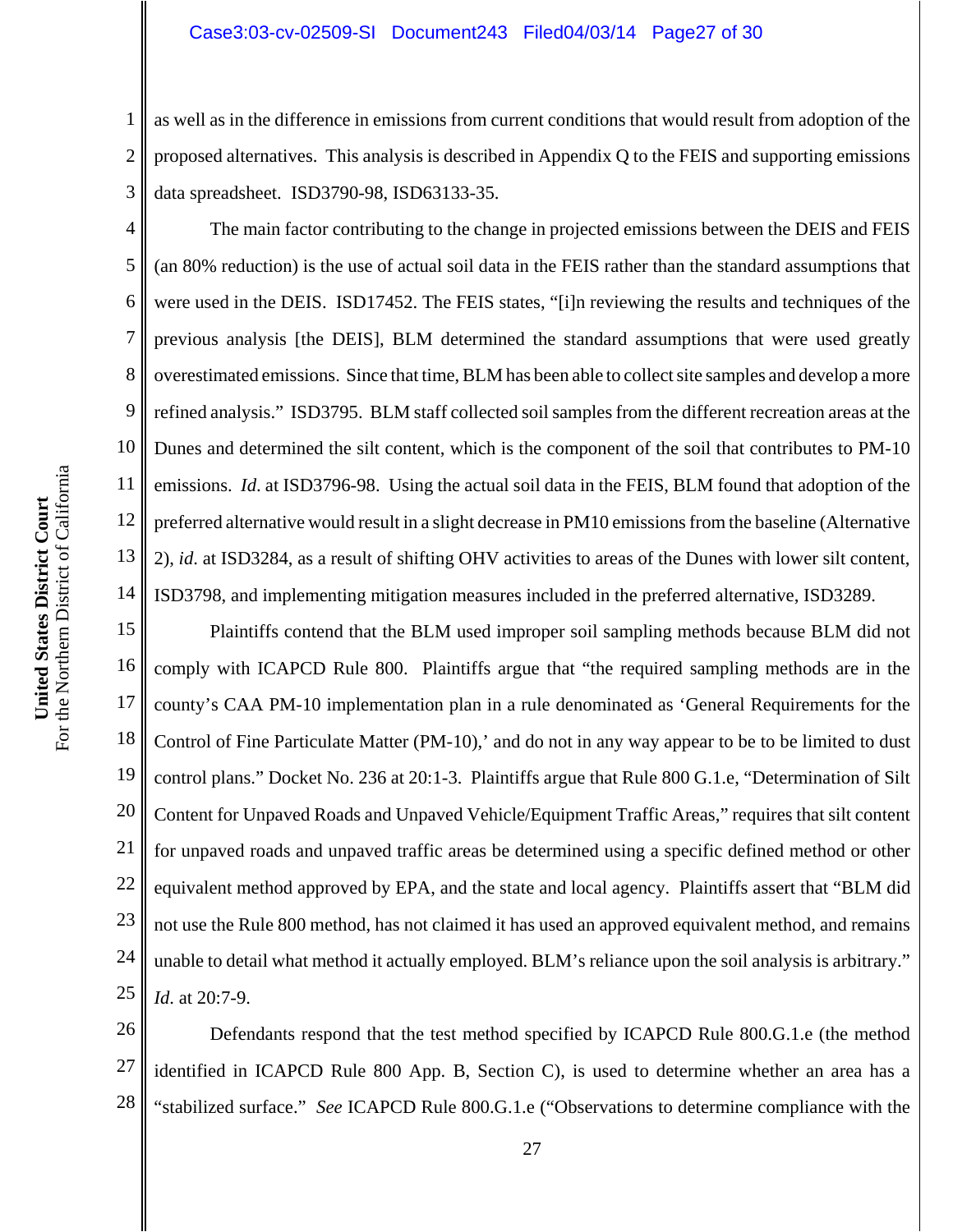### Case3:03-cv-02509-SI Document243 Filed04/03/14 Page28 of 30

1 2 3 4 5 6 7 8 9 10 conditions specified for a stabilized surface, in any inactive disturbed surface area, whether at a work site that is under construction, at a work site that is temporarily or permanently inactive, or on an open area and vacant lot, shall be conducted in accordance with the test methods described in Appendix B of this rule."). Defendants contend that this regulation is inapplicable because the purpose of BLM's analysis was not to determine whether an area had a stabilized surface, but rather to determine the silt content. The Court agrees with defendants that on its face, this regulation does not apply to the soil sampling at issue, and thus plaintiffs have not shown that the soil sampling that BLM conducted is "arbitrary, capricious, an abuse of discretion, or otherwise not in accordance with law." 5 U.S.C.  $$706(2)(A).$ <sup>16</sup> Another major factor contributing to the change in projected emissions between the DEIS and

11 12 13 14 15 16 17 FEIS is BLM's determination that increasing the number of acres available to OHVs would not increase the number of visitors to the Dunes. In the DEIS, BLM assumed that the number of visitors was proportional to the available acreage, and thus that opening up more acreage to OHVs would cause a corresponding increase in vehicle-related emissions. ISD30936-30938, ISD30856-30859. Plaintiffs contend that the change in assumptions about number of visitors is unsupported and inconsistent with other parts of the FEIS, such as the sections describing social and economic impacts, which assumed that opening up more acres to OHVs would increase the number of OHV visitors.

18 19 20 21 The Court concludes that the assumption about number of visitors in the FEIS is supported by the record. As an initial matter, the Court notes that plaintiffs have not identified any data in the record showing that OHV use is proportional to available area, or that opening up the closed areas will lead to

- 22
- 23
- 24

<sup>25</sup> 26 27 28 <sup>16</sup> Plaintiffs also assert that BLM "failed to consider an important aspect of the problem" because "BLM did not analyze the increase in dust from destroying delicate soil crusts that have formed in the currently closed areas, despite EPA and ICAPCD calling for such analysis." Docket No. 236 at 20:18-21. As support, plaintiffs cite a comment from ICAPCD to the DEIS and a comment by EPA to the FEIS. *See* Docket No. 231 at 22:2-9 (citing ISD22874 and ISD2439). However, neither comment specifically calls for this type of analysis. In any event, the Court does not find that the agency acted in an arbitrary or capricious manner given the BLM's conclusion that OHV ridership would not increase, as well as the soil sampling which addresses the fact that opening some closed areas may change where people choose to ride OHVs.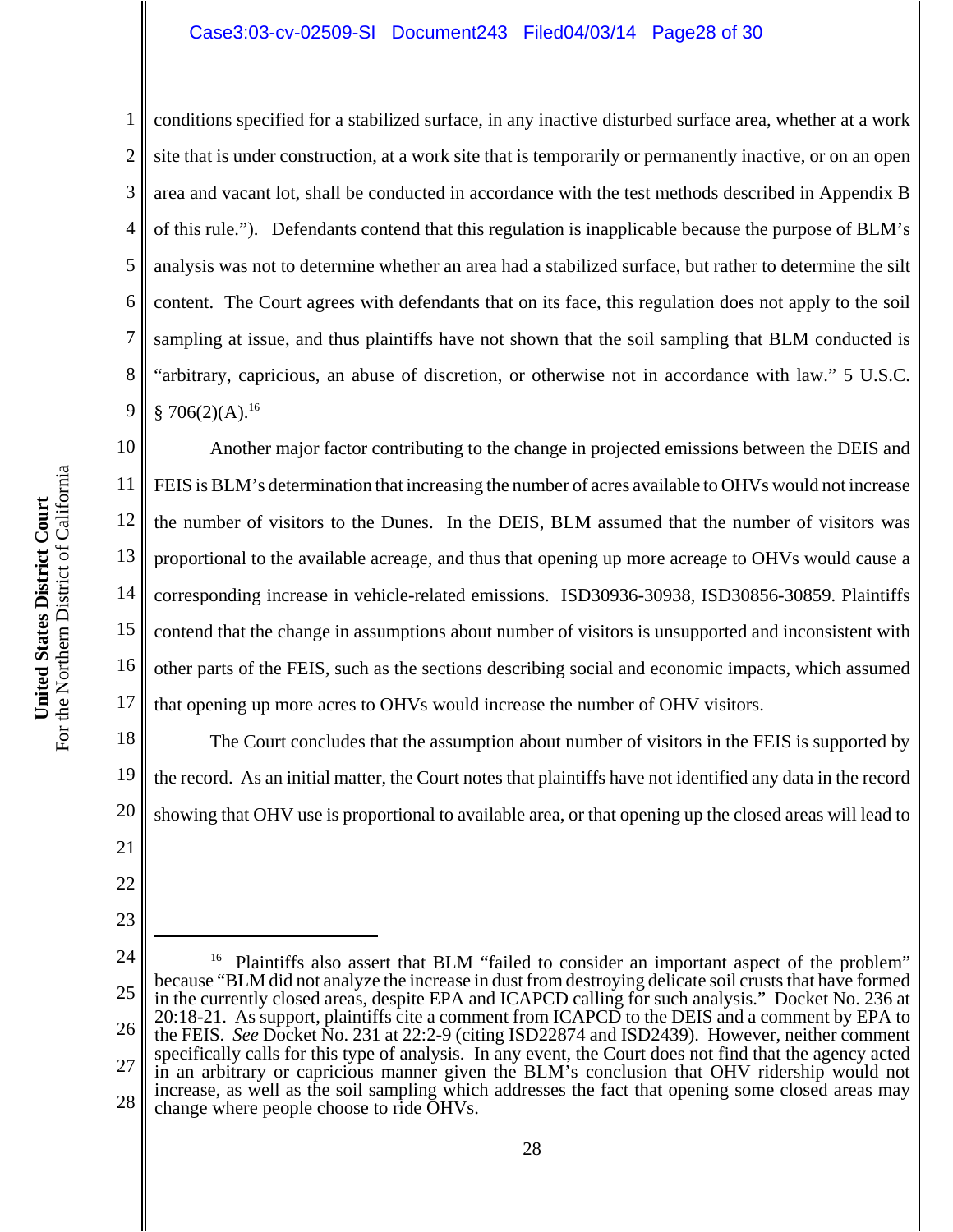1 2 3 4 5 6 7 8 9 10 11 12 13 14 an increase in OHV visitors.<sup>17</sup> Indeed, earlier in this litigation plaintiffs successfully challenged 2004 final rule designating critical habitat for the PMV by arguing that the economic analysis underlying that rule incorrectly assumed that the interim OHV closures had resulted in a 15% decline per year in visitation. *Ctr. for Biological Diversity v. BLM*, 422 F. Supp. 2d at 1148. The Court agreed with plaintiffs and found that there was "no data in the record linking the interim closures to any reduced OHV visitation levels at the Dunes." *Id*. at 149. The Court noted, *inter alia*, that "the BLM itself did not observe a drop in visitation related to the closures, and indicated that the temporary closures likely had a minimal impact on visitation. . . . [and that] that there is no accurate pre-2002 visitation data due to the BLM's methodology for counting visitation." *Id*. at 148. Plaintiffs argue that this portion of the 2006 summary judgment decision was focused on an entirely different issue and an entirely different record. While plaintiffs are correct that precise issue before the Court in 2006 was different, it is nevertheless true that the facts before the Court in 2006 and today are the same: there is no data in the record showing that the interim closures led to a decrease in OHV visitation, nor is there any data conversely showing that opening up acres to OHVs will increase OHV visitation.

15 16 17 Further, as defendants note, between the DEIS and FEIS, BLM analyzed visitor data, and that data showed that while the number of visitors fluctuated from year to year, those fluctuations were not associated with area closures. ISD36246-36249.<sup>18</sup> Plaintiffs assert that BLM is trying to "have it both

21

<sup>19</sup> 20  $17$  The FEIS does find that increases in OHV use for the preferred alternative would be "similar" to recent trends (approximately 3 percent per year, depending on economic conditions)." ISD3400. As defendants note, an increase due to a continuation of current visitation trends – as opposed to an increase due to opening the closed areas – is part of the baseline condition and is not as a result of the action under review, and thus is not relevant for determining emissions associated with that action.

<sup>22</sup> 23 24 25 26 27 28 <sup>18</sup> Plaintiffs cite a contractor's 2008 economic analysis prepared for FWS regarding the revised critical habitat designation for the PMV, which states, *inter alia*, that there is a "generally accepted economic theory and studies from the economics literature which support the assumption that closure of a portion of a recreation area is likely to result in fewer visits to that area." ISD36211. However, as defendants note, that same report repeatedly states that there is considerable uncertainty as to whether the proportional visitation assumption was applicable to the Dunes. *See e.g., id*. at n. 3 ("Due to the uncertainty inherent in estimating impacts of the temporary closures on visitation at the ISDRA, this economic analysis estimates a range of pre-designation for[] OHV visitation. Under the lower bound scenario, this analysis assumes that past closures did not affect visitation. In particular, as the BLM has previously indicated that the past closures had a minimal impact on visitation (personal communication with Knauf and Hamada, BLM October 17, 2003), the lower bound scenario accounts for this potential outcome."); *see id*. at 36220 ("It is not possible, using existing data, to model the effect of closures of portions of the ISDRA on the behavior of OHV recreators at the ISDRA.").